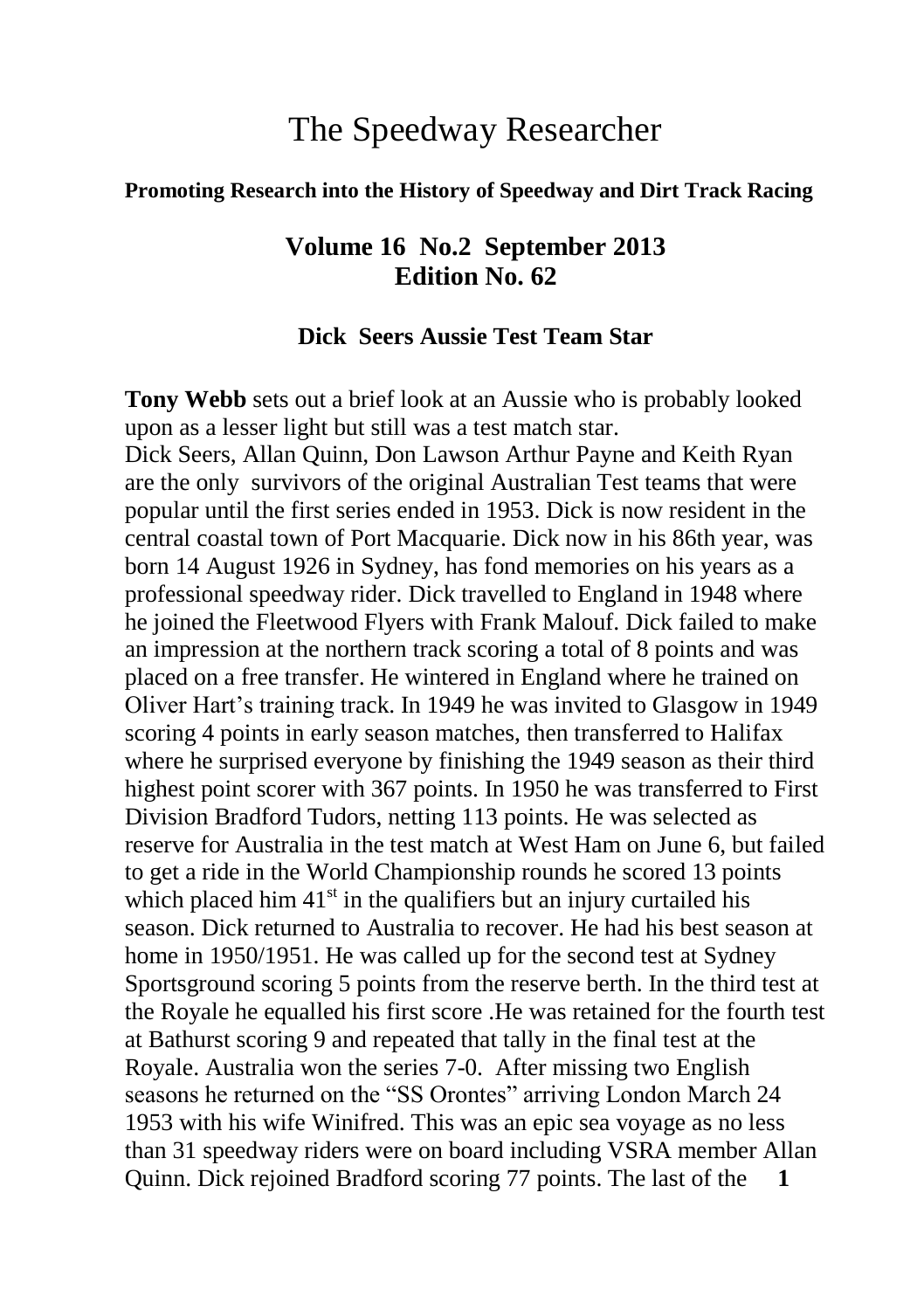test series was held at Birmingham, Dick scored 5 points in the Australian loss to England 47-61and again in 1954, in his last season in England he scored 62 points. During his career he scored 641 points in official league matches. Dick returned to England in 2009 where he met up with old friend Huck Fynn still resident in the Midlands.

#### **THE BILLY BRAGG STORY**

#### The JAP Origins by Tony Webb

One of speedway's forgotten men, Billy Bragg, was the real ideas man behind the JAP engine. Like so many others over the years he considered he drew the short straw and was never given the credit that was due to him. this is the true course of events Stanley Greening of JA Prestwich, who were producing motorcycle engines, had encouraged John Prestwich to pay a visit to Stamford Bridge Speedway track in 1928, yet surprisingly he had come away quite unimpressed believing that speedway was little more than another new craze. Fortunately, Stanley Greening had more faith in speedway's long-term prospects for he had already been able to observe how the sport was progressing. He retained a keen interest in racing right up to his retirement, completing almost 50 years with J. A. Prestwich and Co. Ltd, and rising to the position of Chief Technical Advisor. The factory's involvement with speedway racing became the subject for further discussion during the 1929 Motor Cycle Show at Olympia. Bill Bragg who was then Captain of the Stamford Bridge team, called at the JAP stand when Vivian Prestwich was on duty. Vivian realised that perhaps speedway had more to offer than his father had suspected. Through this further representation, John Prestwich changed his mind and gave the project his blessing. Given the go-ahead, Stanley Greening started work along the lines Bragg had indicated.

The first engine followed the lines suggested by Bill Bragg, starting with a 350cc racing engine with which Stanley himself and Teddy Prestwich, another of John's sons, had gained some world records at Brooklands. Its weight was reduced some 11Ibs by using the crankcase from a 250cc engine and a single-port 350cc cylinder head with the combustion chamber reshaped, the cylinder having come from a 500cc single after paring off its cooling fins. It was given to Bill for trial, but was well down on power and no match for the four-valve Rudge that **2** was beginning to displace the Douglas.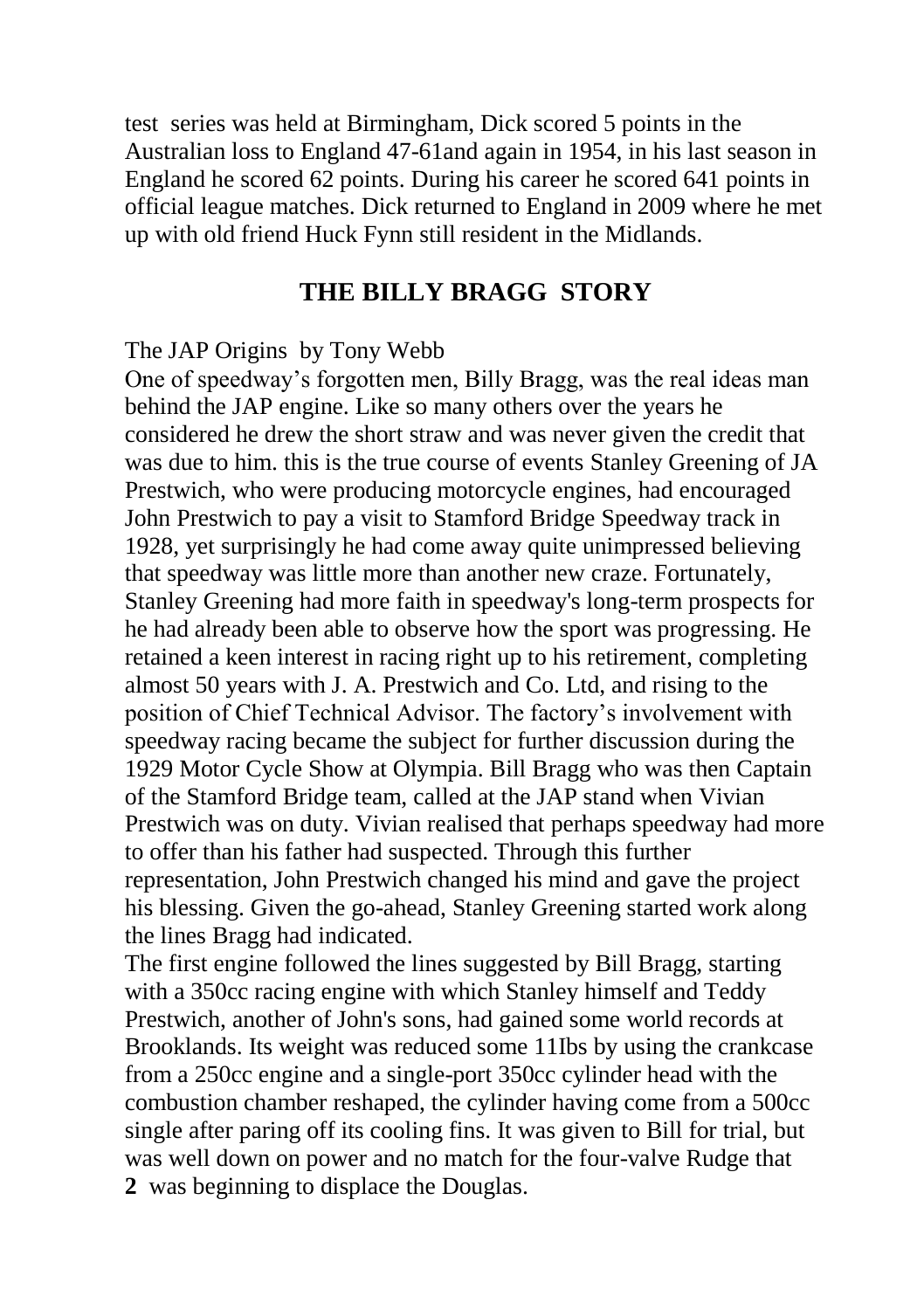Undeterred, Stanley Greening experimented with cam design, port shapes and angles, and even skimmed the flywheels to reduce weight still further. A small batch of modified engines were loaned to riders of the calibre of Vic Huxley, Billy Lamont and Frank Arthur, to be installed in Harley-Davidson 'Peashooter' frames. But they were still no match for the opposition and with their evening takings threatened, the riders began to look elsewhere. But before Stanley had time to feel disappointed, help came from an unexpected quarter. Wal Phillips now came back into the picture, having at one time worked in the factory to be near his uncle, Bert Le Vack, whom he worshipped. Already a big name in speedway racing, Wal had just purchased a new Rudge to replace his Douglas. Still an occasional visitor to the factory, news of his change of machine reached the ears of Stanley Greening, so when he next called, Stanley asked him if he could borrow the Rudge to strip the engine completely. He wanted to see for himself why the engine was proving so successful. Wal consented, and so began a partnership that gave the JAP engine the break it needed.

Using the information gleaned from the Rudge engine, Stan and Wal worked long hours in the Experimental Shop. They became so totally absorbed that neither of them realised how they were making life unbearable for those who lived nearby as they ran engines on the test bed late into the night. But their devotion soon paid off, with an engine that developed 33bhp and weighed only 53lbs. By August 1930 the new 80 x 99mm 497cc engine was ready for the crucial test, The engine was fitted with Lodge sparking plugs, which were developed to withstand heat yet not oil up, and an Amal racing carburettor. Stamford Bridge was to be the venue, the engine being mounted in a frame designed by George Wallis which he was anxious to try out. The machine's debut at Stamford Bridge proved highly successful, Wal winning his first two races and breaking the lap record unofficially during practice. But the handling was not all it should have been and he withdrew from the remainder of the meeting. He proved his point by reverting to the Rudge frame when, riding in just three meetings, he recorded 14 wins. The speedway JAP engine had arrived.

Meanwhile Bill Bragg had a serious accident that finished his speedway career. He opened a garage at Brixton Hill where he sold Riley Nines before retiring to Bury St Edmunds in Suffolk where he died in the sixties. **3**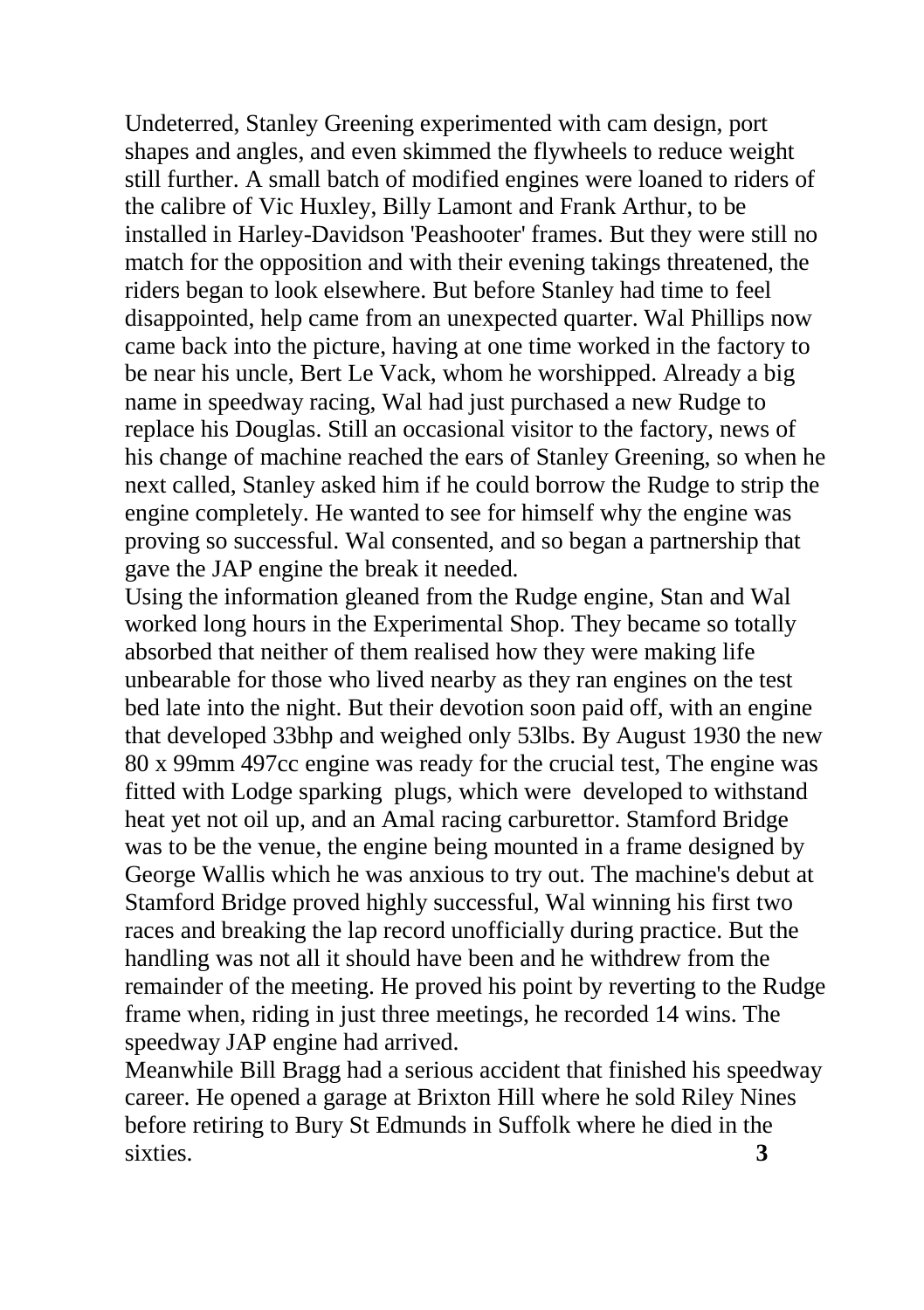Bill Bragg distributed thousands of leaflets regarding his claims. I think there was substance there as he was so adamant regarding his claim I always believed Billy Bragg's story was true. However he never appeared to have documentation of his claims. His story appeared in print many times by independent journalists, but was never substantiated by anyone connected with the factory, they did not want to know. Over the years there have been many ideas come forward, but unless they were patented with copyright, there can be no claim. J A Prestwich advertised extensively in speedway publications, it should be considered that publishers did not want to lose a valuable advertiser, therefore a ban was placed on any mention of Bill Bragg by journalists.

#### **84S Type Engine**

This engine nicknamed the ' Short Stroke' engine is not really a short stroke engine in the proper sense of the term which infers a shorter stroke than bore ratio. Its 90 mm stroke is shorter than the 4B engine which is 99 mm stroke. The 84S type engine is not intended to be a high revving engine and it's low speed torque and power is similar to the 4B engine but it will achieve higher RPM up the straight. Do not undergear this engine, the best results will be obtained using the same high gear ratio as the 4B engine and certainly not more than 1 tooth extra on rear wheel sprocket from what would normally be considered JAP gearing. The main differences apart from the bore and stroke are a shorter and strengthened alloy con rod, an alloy barrel with steel liner and ' squish' top piston, and a larger inlet port and carburettor (34mm). Maintenance procedures are similar to the 4B engine but the 84S engine requires more ignition advance and we have found 40° before TDC to produce the best results. When assembling the engine particular attention should be paid to the ' squish ' clearance between the piston and cylinder head, remembering that when engine gets hot the con rod will expand slightly in length so an allowance of about  $\frac{1}{2}$  the thickness of a cylinder head washer should be allowed when the engine is cold to prevent the piston touching the cylinder head when the engine is running hot. Bore: 84 mm. Stroke: 90 mm. Capacity: 499 cc

Compression Ratio: 14 : 1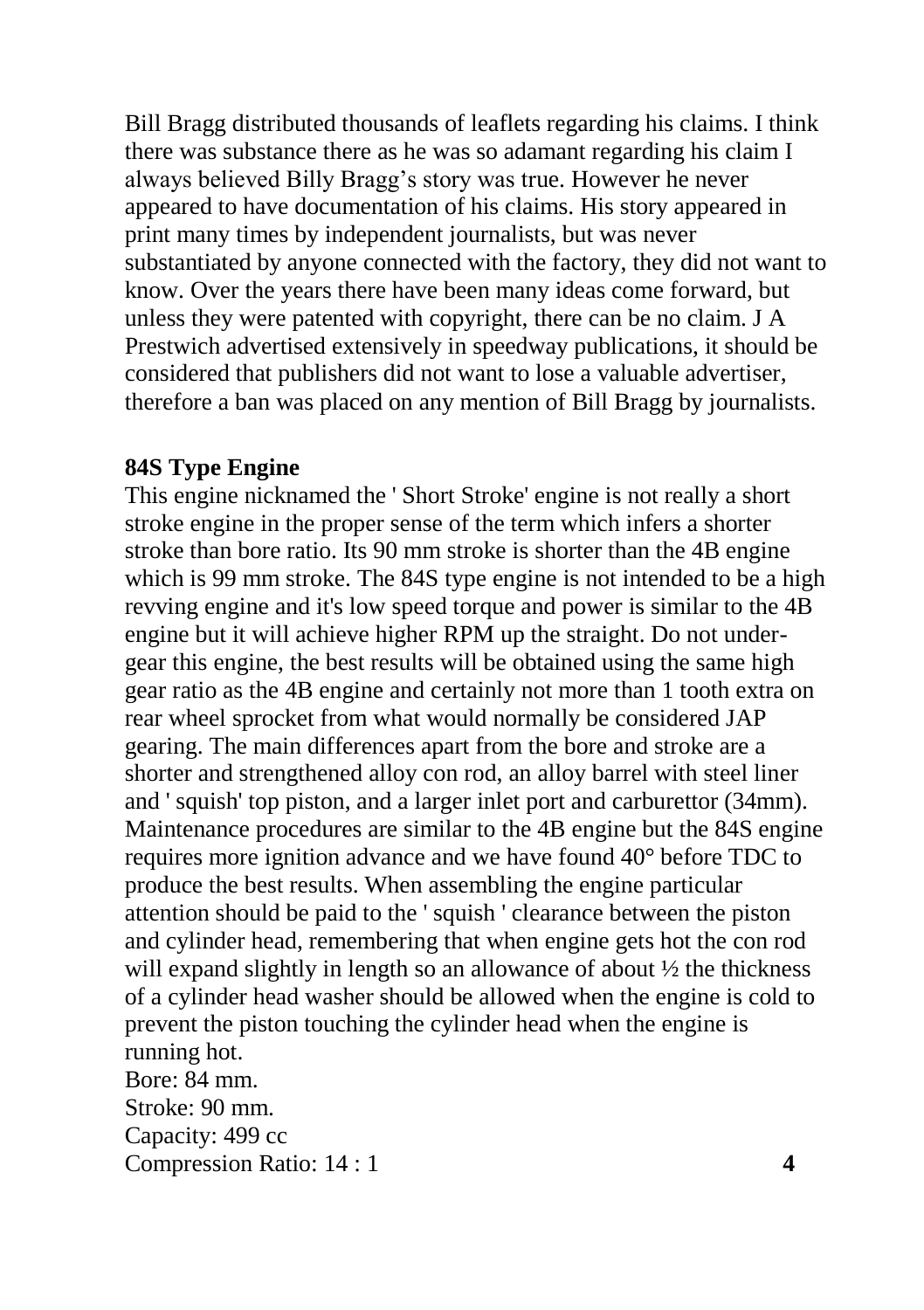Weight: Net 59 Ibs.; Magneto 2 ¾ lbs.; Carburettor 2½ lbs. Carburettor: AMAL type 1034. 12½° down draft. Ignition advance: 40° before T.D.C. (14 : 1 Comp. ratio). Valve Timing: As for special cam wheel pt. No. 23154.

### **Matt Jackson's Research**

Years and years ago, I started to put together some information - which I suppose these days would be called a data base – of post-war speedway riders, their biographical details and their career records. In time, the information reached a stage where I thought it might make a good book and got in touch with various people through the Speedway Researcher, one of whom was Hugh Vass. I teamed up with Hugh as we attempted to put together a complete biographical history of post-war speedway riders, me doing the biographies and Hugh contributing the statistics with his meticulous methods and extensive contacts. At one stage a book was on the cards but one interested party didn't share our hoped for methods, and another had to pull out when we thought it was all systems go. Undeterred, we contacted John Somerville and he kindly agreed to provide us with the missing ingredient – the photographs - and we decided to publish on disc.

This was about five years ago and the first disc contained details of every rider who made their post-war league debut in the 1940s. A second disc followed a year later charting the careers of all those who made their first league appearance between 1950 and 1959. I have been working hard on the 1960s disc and everything was in place and ready to go a few months ago. However, I hit a bit of a snag with a work related issue that prevented me from going ahead with disc three and the matter remains unresolved. I am not sure when the work issue will be sorted out and have decided that, rather than wait indefinitely, I would set up a web site to put all the information out there for general information.

There are benefits to the web site. Firstly, it is free. Secondly, it can contain more information than a disc or book ever could and thirdly, it can be updated when new information comes to light. The first two discs have prompted a deluge of information from relatives and friends of long lost riders like Charlie Bourdon, Stan Paulsen, Lionel Watling and Ernie Steers to name a few and I have been adding an **5**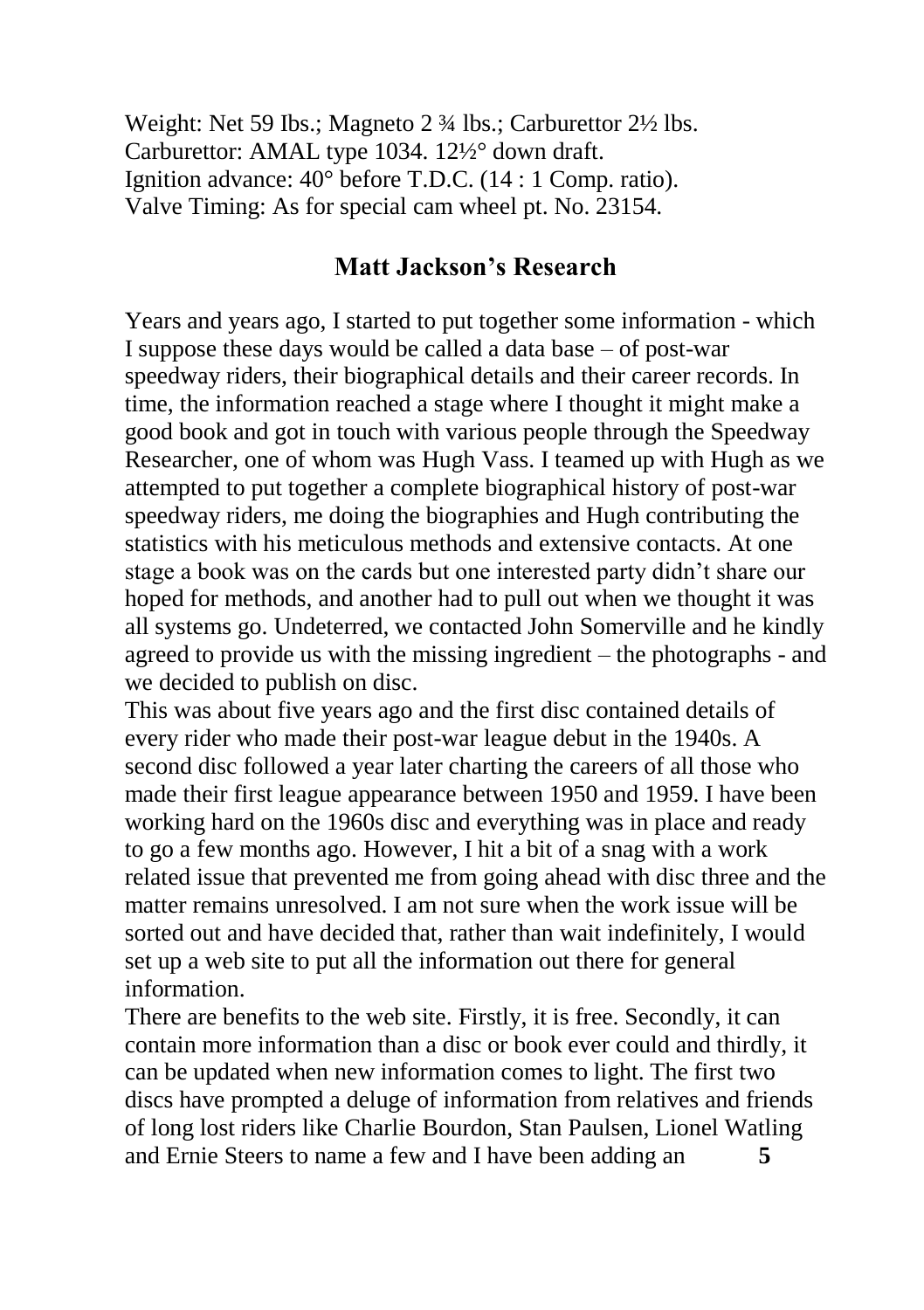'updates section' to each disc to incorporate the new found details. With a web site the information can be added and updated at the click of a button.

I also intend to look at the pre-war riders as well and I would like to thank the likes of **Bob Ozanne**, **Brian Collins**, **Stuart Staite-Aris** and Peter Jackson for submitting the statistics and race results from the prewar era to the Speedway Researcher web site for making this possible. Hugh's contribution to the project has been equal to the work I have put in, **John Somerville** has been a god send and **Robert Bamford** has provided endless support and information. I hope the people who were looking forward to disc 3 are not too disappointed that the information is to be published this way but I hope they understand the reasons why. The site is in its early stages of development and it will be updated regularly over the next weeks, months and years, hopefully to include every rider who has ever ridden in a league or knock-out cup match in Britain since 1929. If anyone can assist with any information to add to what I hope will be a useful addition to the speedway historians community, please get in touch via the link on the site. Please visit [www.speedwayatoz.co.uk](http://www.speedwayatoz.co.uk/) and if anyone has any feedback, positive or negative, I would be happy to hear from you.

# **Ron Bagley**

**Keith Farman** aka The Keeper of The Bloater Pond did a few biopics and the following on Ron Bagley is worthy of being reproduced here. The quietly spoken Ipswich lad made his first public appearance on two wheels on the rough cycle speedway tracks, which mushroomed in the Suffolk Area after the first Speedway meetings were held at the Foxhall track in 1951.

Tracks appeared here there and everywhere and in some towns and villages the local Parish and Urban Councils built the tracks for the youngsters.

Ron soon became a force to be recorded with in the pedal pushing sport and was the big name in the Ipswich Vampires team. He became Suffolk Champion and in the mid 50's won the National Championship, a great achievement at that time, as there were literally hundreds of Cycle Speedway teams up and down the country and **6** thousands of riders.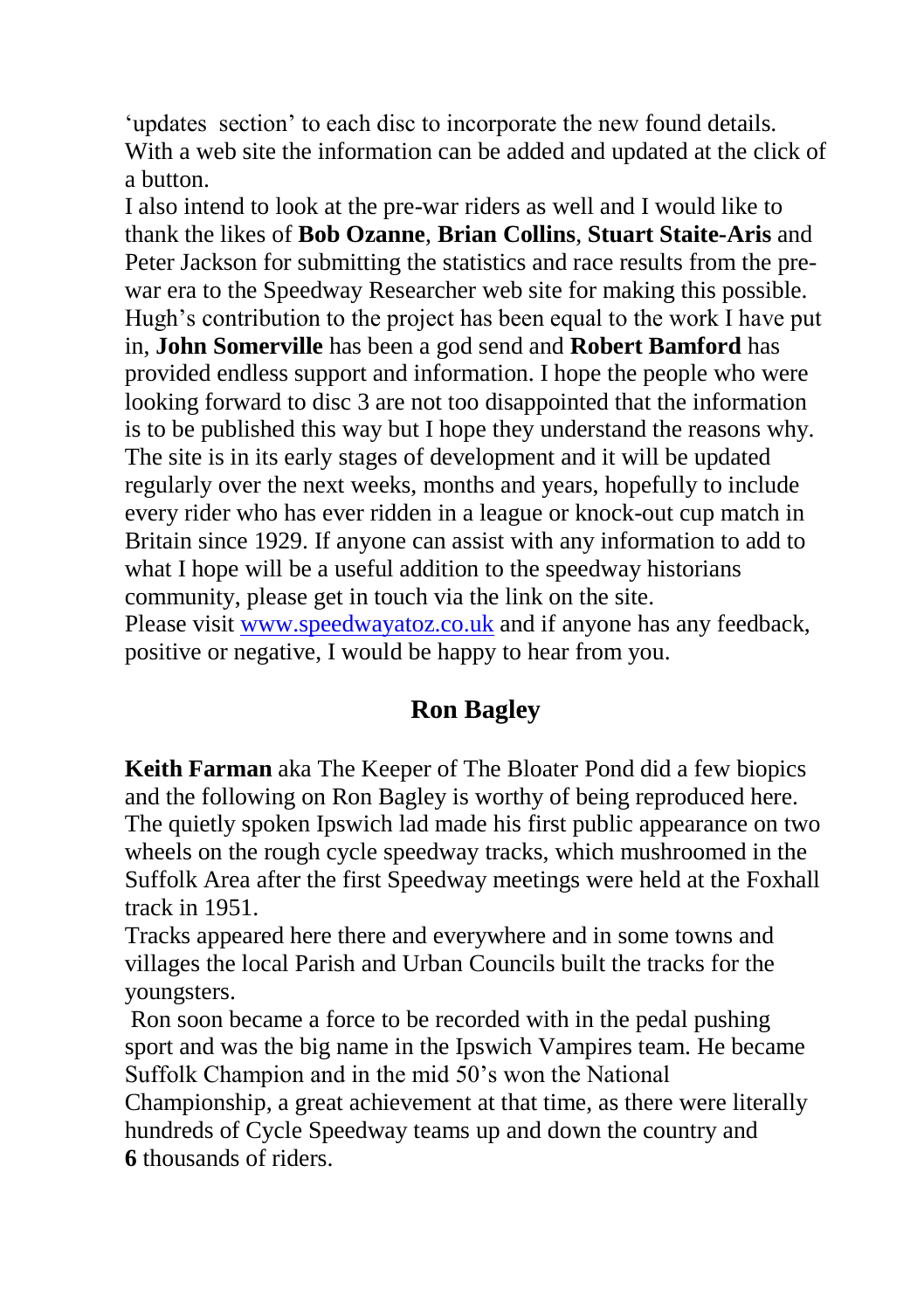The lure of the real thing bugged him and he purchased his first 500cc JAP from Ricky Jerome, who was a junior rider. In 1958 Ron Bagley was the name that occasionally appeared in the second half of the Ipswich programme, under the watchful eye of Charlie Frenzel, who was the manager of the Witches at that time, and from all accounts he occasional gave Ron a hard time.

 It was harder to ride a speedway bike than it looked and more often than not, Ron would fall before the chequered flag.

 Ron was also getting some rides at Rye House, where he would be paid in loose change that had been taken from the turnstiles.

 Ipswich entered a team in the Southern Area League under the guidance of the Norwich captain Aub Lawson in 1959 and Ron was given the occasional ride. He was improving all the time and he managed to qualify for the SAL Riders Final that season.

#### **On His Way To Stardom at Yarmouth**

In 1960, the Poole National League team moved to Ipswich, and there was no place for Ron in the new team. He was in danger of drifting out of the sport, until Yarmouth offered him a place in the Yarmouth team. His first taste of the new Provincial League was at Rayleigh as reserve. Getting just one ride in which he did not score a point.

Then as a full team member at Bradford he had four rides and scored three points, nothing sensational, but he was improving. Still wild but willing, Ron kept his place for the return match with Rayleigh at Yarmouth, in his first race he gated first but hit the fence on the first bend. Ron had three more races and fell in each of them.

Away to Edinburgh he failed to score, so after four matches he had got just three points. His racing was fearless, and the Yarmouth Management kept him in the team, as they were sure that he would improve.

He managed to get two points at Bristol, and another four at Cradley Heath, and then in the home match against Liverpool he got his best score, nine points.

He was a trifle impetuous in all his heats, and in one heat he was involved in an incident involving the Kiwi, Bruce Subritzky, who was justifiably very annoyed.

After this match Ron settled down and finished the season with 68+18 hard-earned points. The Bloater fans had taken to his flat out riding style, that at times was still a bit wild, but exciting to watch. **7**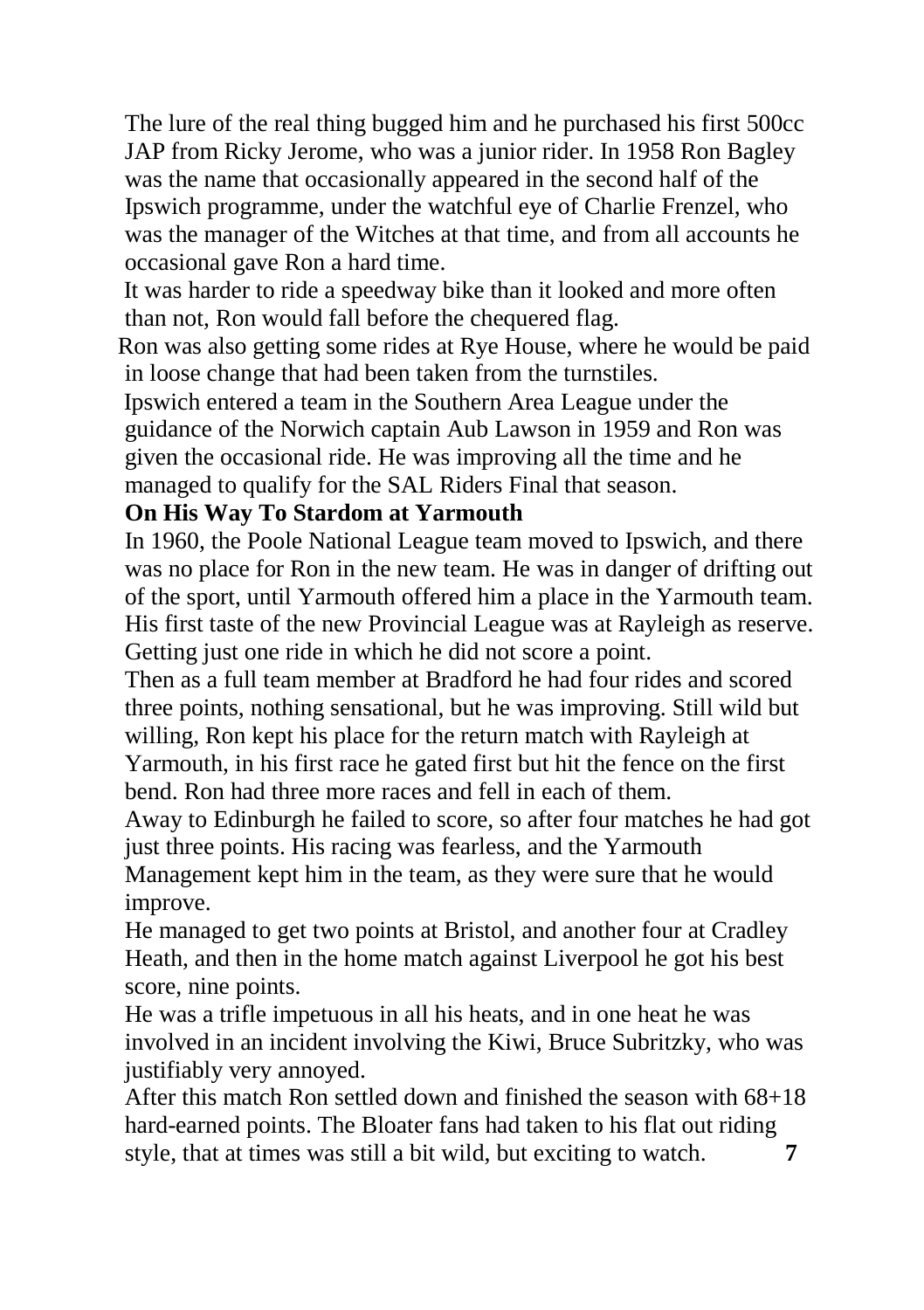With Yarmouth dropping out of the Provincial League in 1961, Ron joined Plymouth, and he improved his average by about fifty-per-cent. Towards the end of the season he rode in a few matches as a heat leader.

Yarmouth did run a short season in 1961, and were in the East Anglian League; they rode in just one away match, at Norwich, with Ron being the top scorer with nine points. He also topped scored in his first home match against Rayleigh with eleven points. In the CTS Trophy he came third.

Ron did not ride well in his next three outings getting only four, seven and three points. The King of Oxford Trophy was to be the last meeting to be held at the Caister Road Track. Ron rode well winning his first two races, and then had to meet Harry Edwards, who was also unbeaten. It looked to the fans that heat ten would decide the Trophy. Ron, who was the crowds favourite, was on the outside, he rode hard into the first bend, and it seemed a little too hard as he crashed with Edwards and Wal Morton. Only Peter Jarman missed the pile-up. Ron had tried too hard and was excluded from the re-run. This lost him the Trophy, as was not fit enough to ride in his remaining heats

### **Two Seasons With Sheffield**

Won the Skol Larger Easter Trophy at Rye House after scoring 13 points. He won a run-off with Geoff Mudge to become a popular winner.

Sheffield signed Ron for the 1962 season and their fans were not impressed as he only scored one point in his first match.

A few more low scores, and then he won the fans over in when in the match against Edinburgh he hit form-scoring 11 points.

A few weeks later he scored his first ever maximum against Cradley Heath, and in doing so defeated Ivor Brown, his old Yarmouth captain, Ivor was now one of the top riders in the league.

Unable to ride his way to the next round of the World Championships, Ron made amends in the Provincial League Riders Championship. In the qualifying rounds he scored forty out of a possible forty-five points. He was one of the seeded riders for the final at Belle Vue. He won his first race and added three-second places, to finish fifth highest scorer with nine points.

In 1963 he was expected to progress, he was tipped by some to become a World-class rider, but in fact he went backwards. He was still very **8** good at Sheffield, but surprisingly, not so good away from home.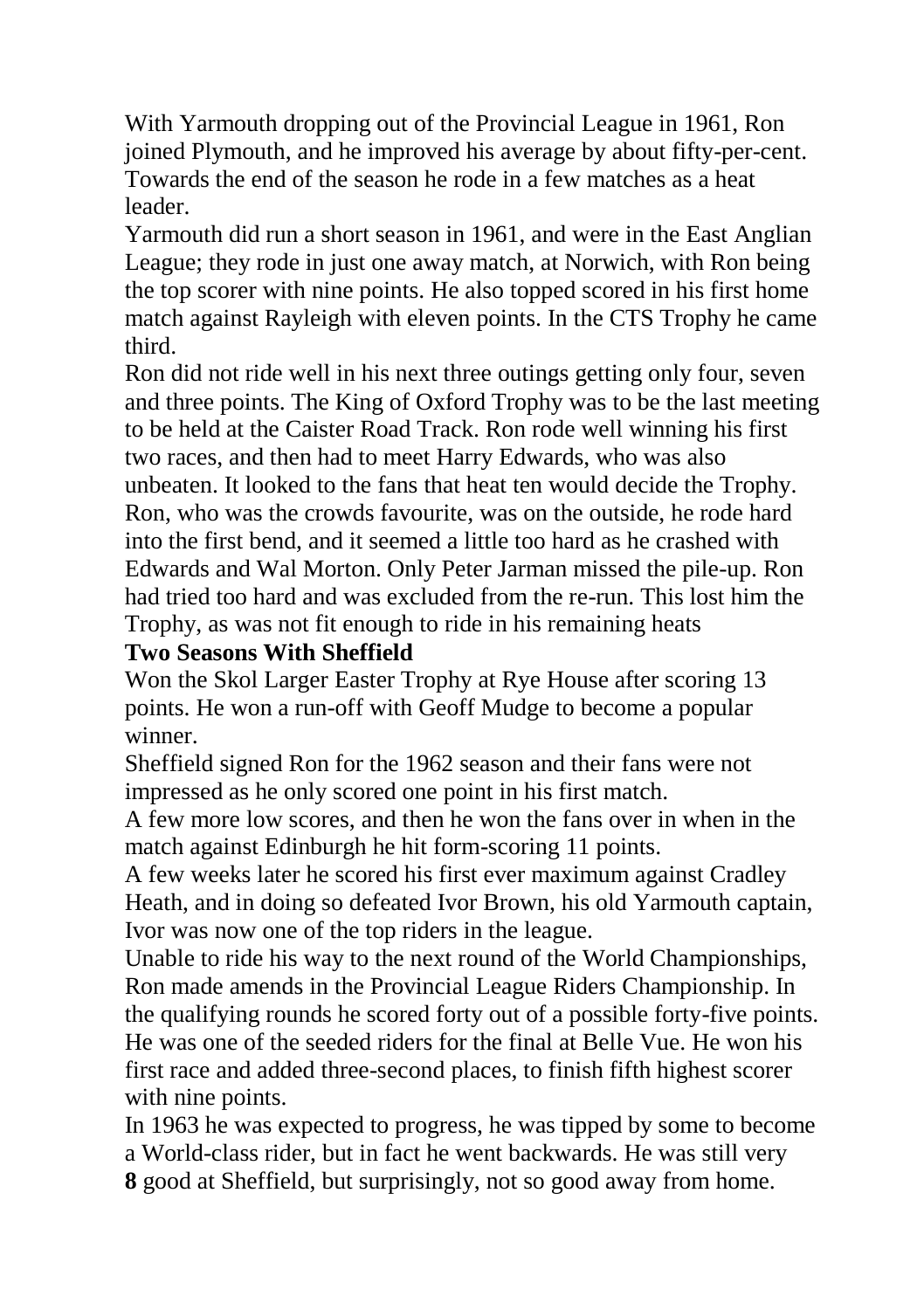The next season he went right off form, and was never the high scoring dashing daredevil of the previous years.

Ron also rode Ipswich who had a team in the Metropolitan League in 1964.After being one of the bright young men of the British Speedway; Ron had been through a confidence-sapping spell that forced him to quit the sport.

### **Back To Ipswich**

John Berry and Joe Thurley re-opened the Ipswich track in 1969, and the new Promoters John Berry and Joe Thurley put Ron on top of their shopping list and an advert appeared in the local paper asking for him to contact the new Company. They found him living in Felixstowe and they asked him to be Captain of the new Second Division side. After five years out of the sport, he said yes, and was back at the track where he started his career.

His first match was at Long Eaton Ron was third in his first race but went on to be the team's top scorer with ten points as the Witches lost 45-33. Ipswich's first meeting at Foxhall Heath since 1965 was against Rochester. Ron blew his engine whilst warming up in the pits and came in last on his first race, but still top scored with ten points.

The Ipswich management had done well in getting Ron back into the sport, he was undoubtedly a fine skipper and one who helped more than a little to clear out the early season gremlins, and settle the team down into a fine home combination. In a season that eventually ran-up an unbeaten nine-league home wins by the end of the season. Ron done an excellent job, scoring one full and one paid maximum in the season. For 1970, the Second Division had a Match Race Championship; the top scorer would race off for the Silver Helmet, after the League match. It was decided that the first race would be at Romford, and the top away riders would challenge Ross Gilbertson and Ipswich were the team in the first match. It was Ron with ten points that became the first challenger. Both men crashed alarmingly as Gilbertson looked set to take the lead Ron was excluded for unfair riding.

The next night, at Ipswich for the return match, Ron beat Gilbertson in heat nine, and dropped his only point of the evening in heat twelve. As top scorer it was again Ron who got the chance to race for the Silver Helmet, and this time he made no mistakes to become the new Champion. He lost in his first defence the following week, to Long Eaton's Malcolm Shakespeare. **9**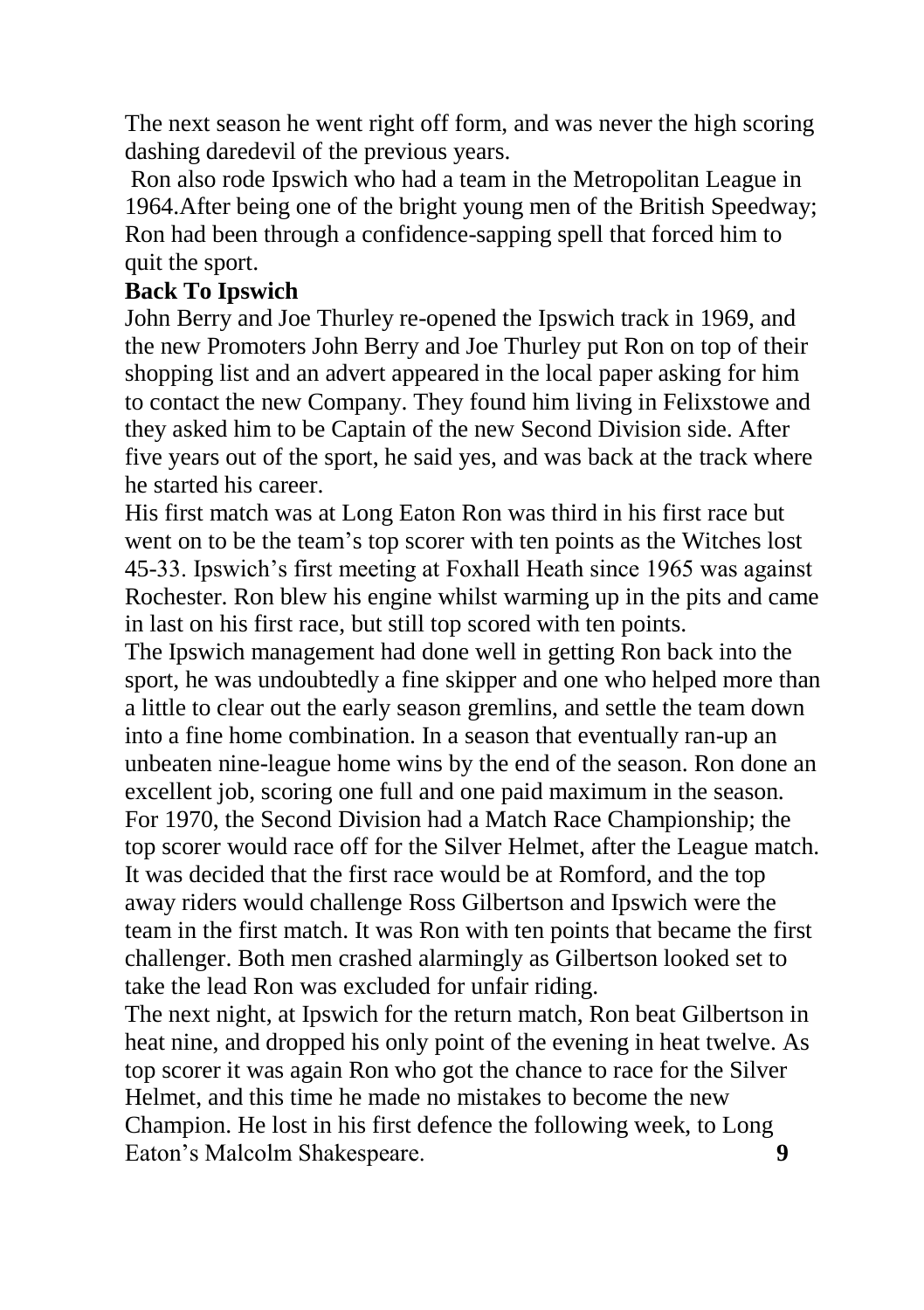John Louis had started the 1970 season as reserve, but after the first month of the season he was in the team as a partner to Ron, John became the teams star rider and they made a great pair. In the Anglian Best Pairs 4-6-1970, it was Ron and John that become the popular winners.

Ipswich became a better team in 1970 Ron was a very reliable captain, leading them to victory in the K.O. Cup Final. He was hit with injury problems in the second half of the season but still gave the team tremendous support.

Ron was dogged with machine problems and was not scoring points in 1971, and it destroyed his confidence. He was also out for several weeks with a collarbone injury during which time he team managed the side for a number of meetings.

### **From Captain To Team Manager**

Ron then decided to step down, in his own words. **"The youngsters are improving and I'm not, so they are the ones that must have the chance".** His Captaincy had been the finest in the League and even when going through this patch he still had a word of encouragement to the youngsters. When Ron told John Berry of his decision, John immediately offered him the Teams Managers position, so Ron jumped from team captain to team manager.

In his first week as manager, Ron wrote in the programme, **"I'll tell you this, by the time I'm finished here, we'll not have one of the best Teams, WE'LL BE THE GREATEST EVER ".** And those giants of the First Division had better start worrying because its their scalps were after. His first job was to make John "Tiger" Louis captain little did the fans know reading his notes that night that his words were going to become true. Ron became one of the sports greatest managers.

 In his first season the team won the K.O. Cup. In 1972 they took over West Hams League Licence and finished sixth in the League. They finished fifth in the 1973 season, and third in the 1974 season. They lost in the final of the K.O. Cup in 1974 to Sheffield 90-66. Then the words of 1971 came true, Ipswich won the League for the first time, and they lost to Belle Vue in the K.O. Cup in the first round, who came second to the Witches in the League.

Just to prove how good the team was they won the League and the K.O. Cup the following season. This time beating their fellow East Anglians, Kings Lynn, 79-77. Ipswich came forth in 1977 and people close to **10** Ron could sense that he had become restless. With John Berry they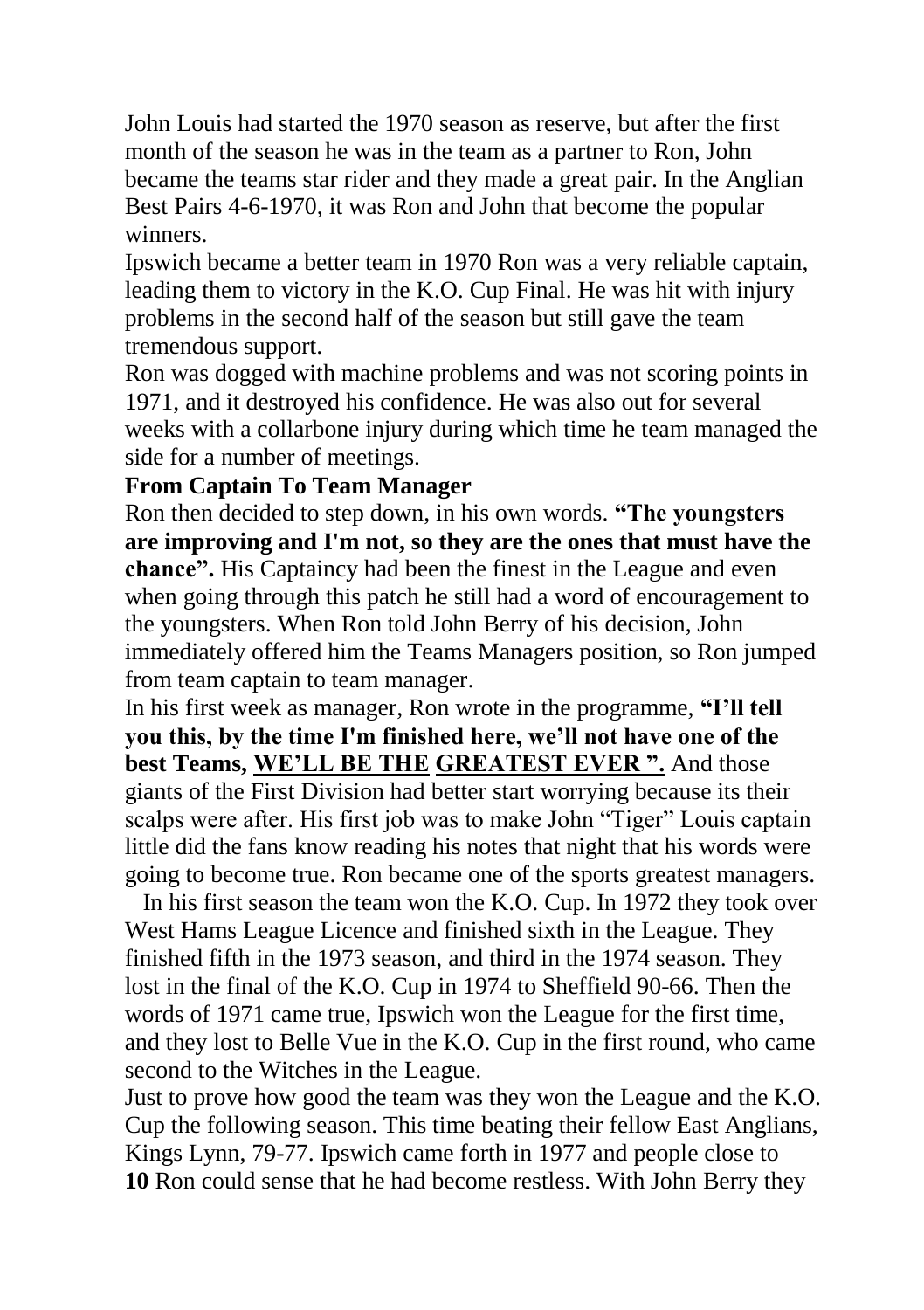had taken the team from nothing to winning everything there was to win. He needed new targets, new challenges, but most important, he needed to be his own boss, and at the end of the season he resigned. A year out of the sport, then he made a shock return to Mildenhall, in the National League, Ron proved to be a great manager as the "Tigers" won the League. This gave Ron the honour of being the only Manager to win the British and National Leagues

Ron had wanted to run his own track and in 1980 he sold his photographic business to move to the North West, full of confidence that he could make a go of "Workington". But after one season of bad luck and poor crowds the "Comets" were refused permission to come to the tapes for the 1981 season. In many ways it was a tragedy that he failed, because no one could have worked harder on a limited budget. It was a sad way for Ron to leave the sport as he had done so well in his native Suffolk.

### **Sale of Programmes and Photographs**

The demand for material which was listed on the sheets posted out with the renewal slips was patchy. There is still a fair few items left including a Wartime Belle Vue programme. We'll arrange to post a revised list on the web soon after the publication of this edition. The income goes to a good cause, funding the web site.

#### **Colindale Closure**

The British Library Newspaper Library web site is now carrying information that heralds the end of an era. Colindale stopped issuing periodicals in June and a few months will close completely. The newspaper and periodic archive is being transferred to Boston Spa which is near Weatherby where they will be permanently stored. Anyone wishing to look at newspapers and periodicals will be able to look at these publications at the Euston Road, London library but they will be copies rather than the original. The British Library is confident that most of the publications will be available in this format. Those publications not copied will be brought to Euston Road from Boston Spa provided they are in a good enough condition to be transported. However, they will not be available on demand but the **11**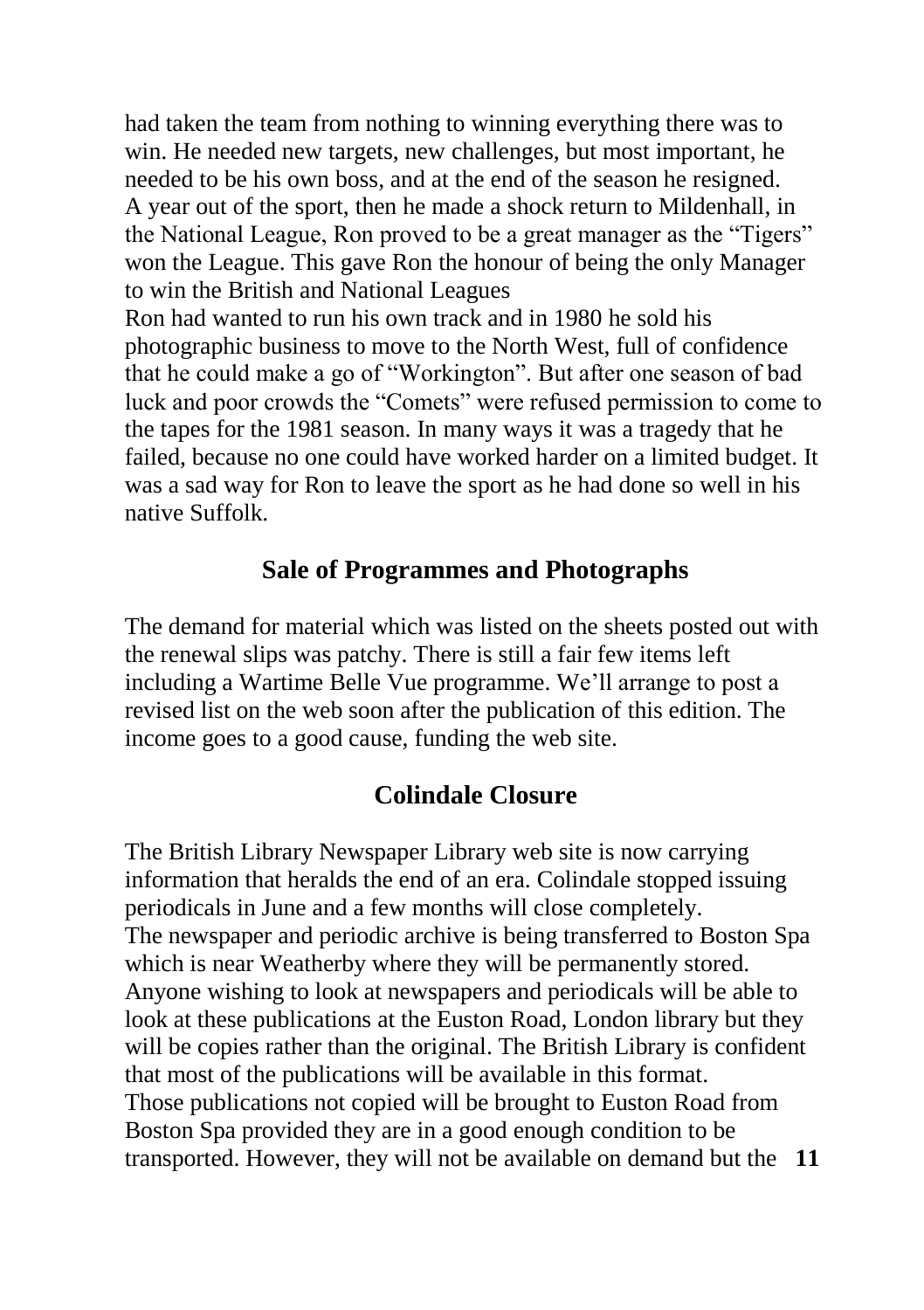British Library suggests they will be able to supply two days after the request is submitted.

It goes without saying that anyone wanting to consult newspapers and periodicals should contact the British Library before travelling to be sure of the availability.

The online subscription service which allows subscribers to look at a number of newspapers continues is providing an ever growing number of publications. Unfortunately a significant number of the newspapers were published well in advance of 1928. **Jim Henry**

# **Speedway Dynasties**

**Keith Corns** recently mention that he had notice that Connor Coles was now riding and that he was the third of the Coles family to take to the shale. Obviously his granddad was Bob Coles and his dad is Michael Coles. Bob is probably best known for his Mildenhall connections while Michael's main teams were Exeter and Edinburgh. Connor is currently riding in the National League for the newcomers Kent Kings who are based at the new track at Central Park, Sittingbourne.

This in turn led me to come up with three other three generation families. The first that sprung to mind was the Grant dynasty which started with Alec "Farmer" Grant who rode before and after the war at Newcastle before moving north to race at Glasgow Ashfield. It was then continue by Rob Grant (snr) who is best known as a Berwick Bandit and he was followed by his son also called Rob who rode for a few teams including Stoke.

In turn it led me to the Allott dynasty which started with Guy who raced for Sheffield, Motherwell and Leicester before he returned to Sheffield. Guy's son Nicky was a man a number of tracks including Sheffield and Scunthorpe and the third generation is represented by Adam who also raced for a few teams over the years.

The next Dynasty is the Swales family and the senior representative is Jackie Swales who was best known at Middlesbrough. Twins Tony and Tim also raced for their dad's team but by now it had re-invented itself as Tees-side. The third generation of this dynasty is represented by a number of enthusiastic riders including Jonathan, Jamie and Andy. Now the well ran dry but then Keith came up with the family that tops the three generation dynasties, the Dugard family. Started by Charlie **12** Dugard he was followed by Bob, John and Eric. Bob's lads Martin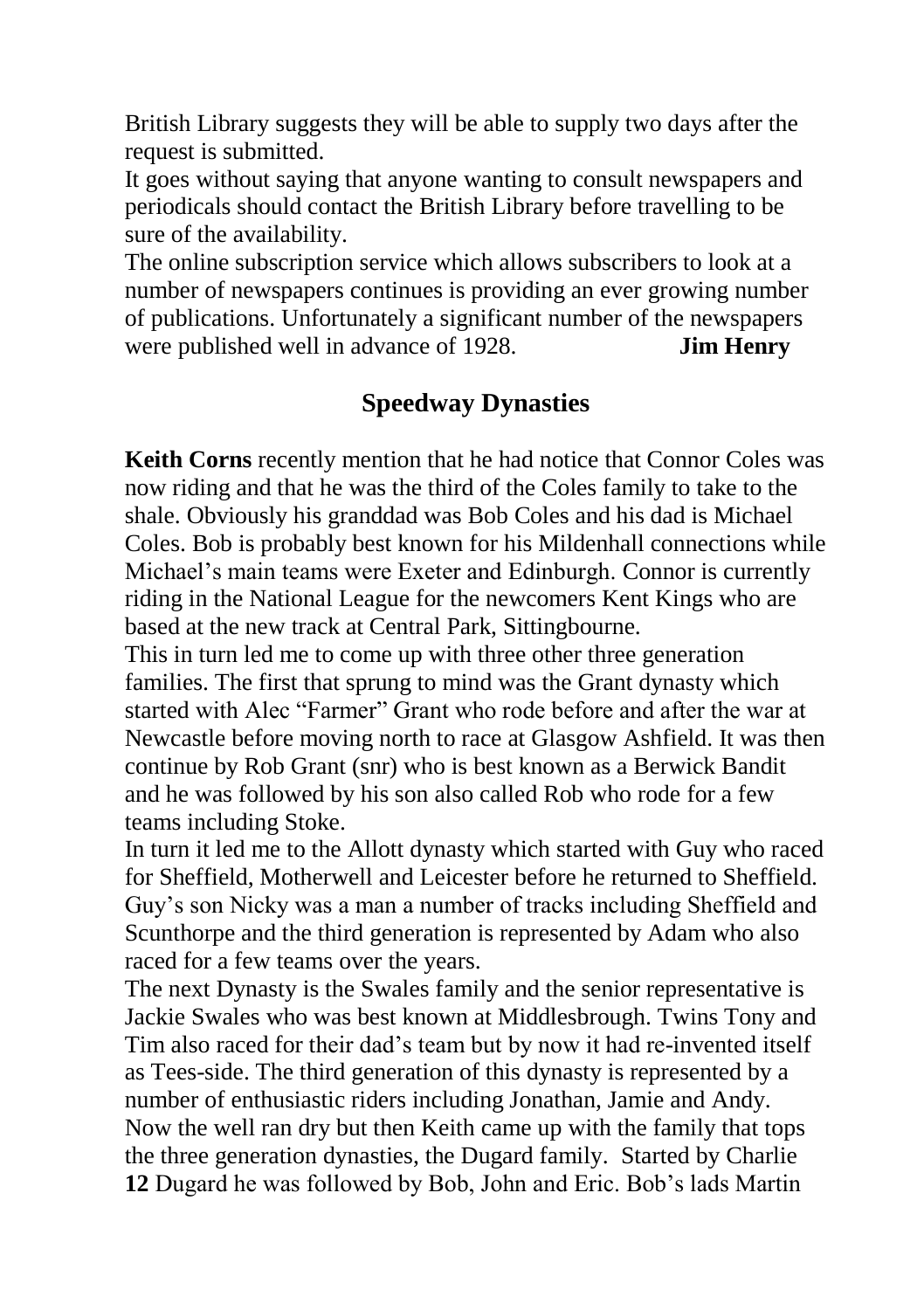and Paul followed in his tyre tracks and now Martin's sons Kelsey and Connor are out on the tracks.

Charlie not only rode but was heavily involved in pioneering the Elite League track at Eastbourne, a venue graced by his descendents.

To the best of our knowledge this is the longest dynasty to date unless someone can come up with any others we have missed. **Jim Henry**

## **Burton On Trent Training Track**

Eagle-eved readers of the Speedway Star of  $27<sup>th</sup>$  July might have noted a reference to a training track run by the Burton and District Sporting Motorcycle Club. A scan over Google maps located the venue which is located off the B5234 a short way west of the town of Burton on Trent. No details of how long it has been in operation. From the air photo it looks a tidy wee operation. Any tracks more out there? **Jim Henry**

# **Exeter Track Record**

**Tony Lethbridge** has compiled a list of track record holders and the times for the gone and much missed County Ground from 1947 until it closed at the end of 2005.

COUNTY GROUND TRACK RECORD

(CLUTCH START) 1947-2005

Distance 1947 440 yards, 1948 433 yards, 1976 396 metres

| 14/4/47          |         | 84.4 sec. Bernard 'Broncho' Slade (Heat 1 first meeting) |              |          |                  |    |
|------------------|---------|----------------------------------------------------------|--------------|----------|------------------|----|
| 5/5/47           | 81.1    | Les Trim                                                 | 19/5/47      | 79.6     | Cyril Roger      |    |
| 29/947           | 79.0    | Cyril Roger                                              | 26/4/48 78.4 |          | Cyril Roger      |    |
| 17/5/48 77.0     |         | Cyril Roger                                              | 7/6/48       | 76.2     | Cyril Roger      |    |
| 5/5/50           | 76.0    | Don Hardy                                                | 7/7/50       | 74.6     | Ken Le Breton    |    |
| 11/8/50          | 74.2    | Ken Walsh                                                | 9/7/51       | 73.1     | Jack Young       |    |
| 6/8/51           | 72.8    | Olle Nygren                                              | 1/10/51      | $72.8 =$ | Jack Young       |    |
| 25/5/53 72.6     |         | Goog Hoskin                                              | 7/9/53       | 72.0     | Goog Hoskin      |    |
| $18/4/58$ 72.0=  |         | <b>Barry Briggs</b>                                      | 12/7/65      | 71.4     | Igor Plechanov   |    |
| $10/10/66$ 71.4= |         | Sverre Harrfeldt 1/7/68                                  |              | $71.4=$  | Martin Ashby     |    |
| 12/8/68          | 70.2    | Martin Ashby                                             | 30/6/69      | $70.2=$  | Odd Fossengen    |    |
| 24/5/71          | $70.2=$ | Peter Ingram                                             | 26/7/71      | $70.2=$  | Peter Ingram     |    |
| 26/7/71          | $70.2=$ | <b>Bruce Cribb</b>                                       | 26/7/71      | 70.0     | Peter Ingram     |    |
| 26/7/71          | $70.0=$ | Dave Hemus                                               | 30/8/71      | $70.0=$  | <b>Bob Kilby</b> |    |
| 24/4/72          | 69.8    | <b>Bob Kilby</b>                                         | 1/5/72       | $69.8=$  | <b>Bob Kilby</b> |    |
| 1/5/72           | 69.2    | <b>Bob Kilby</b>                                         | 25/5/73      | $69.2=$  | Ivan Mauger      | 13 |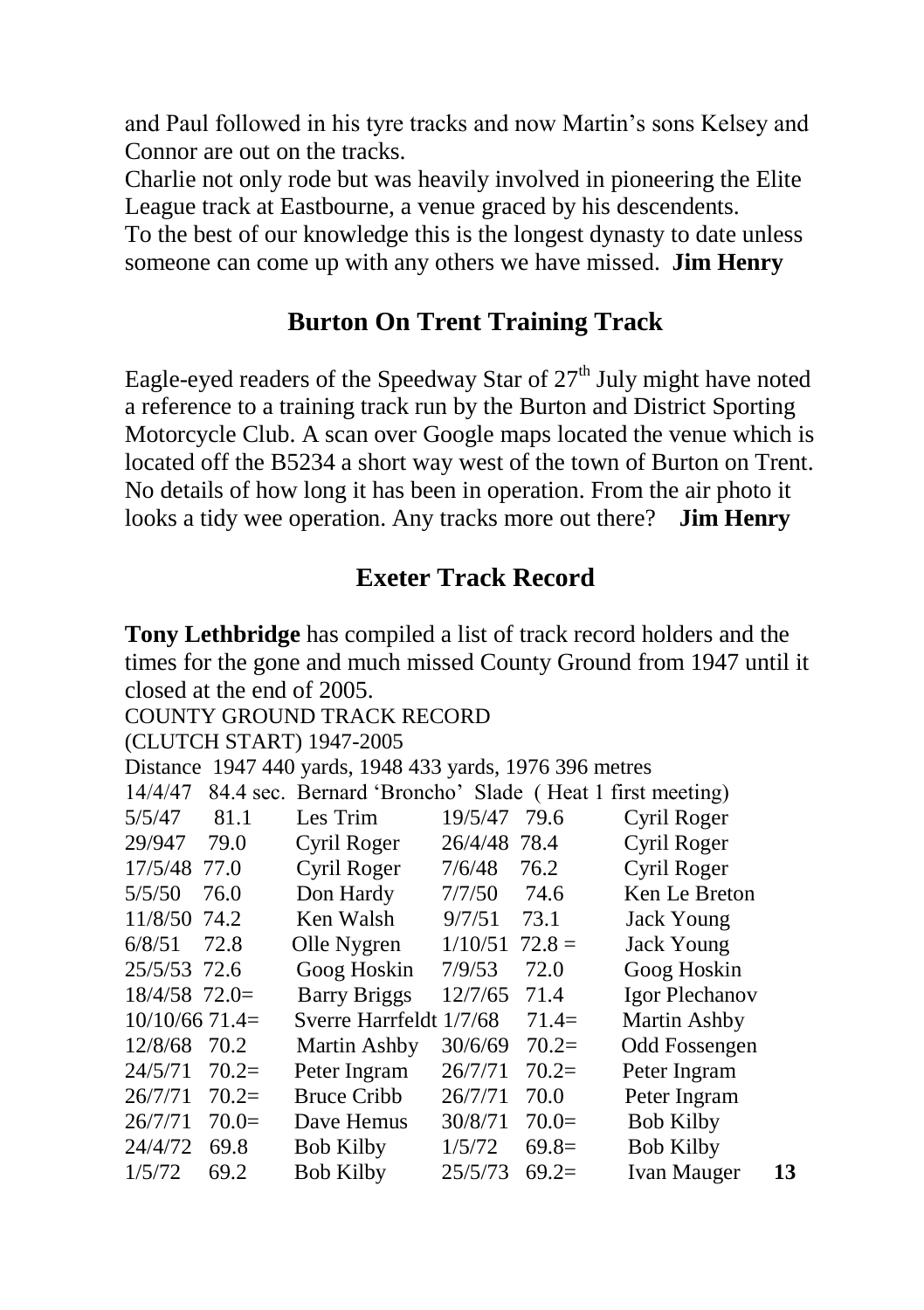| 2/7/73  | 68.8    | <b>Ivan Mauger</b>  | 6/5/74  | $68.8=$ | Ivan Mauger         |
|---------|---------|---------------------|---------|---------|---------------------|
| 5/8/74  | 68.0    | Ivan Mauger         | 7/4/75  | $68.0=$ | Ivan Mauger         |
| 3/5/76  | 67.8    | <b>Ivan Mauger</b>  | 25/7/77 | $67.8=$ | Phil Crump          |
| 15/5/78 | $67.8=$ | <b>Scott Autrey</b> | 19/6/78 | 67.4    | <b>Scott Autrey</b> |
| 25/8/78 | $67.4=$ | Reidar Eide         | 16/4/79 | 67.2    | Vaclay Verner       |
| 9/7/79  | 66.6    | <b>Scott Autrey</b> | 16/7/79 | 66.5    | Peter Collins       |
| 16/7/79 | 66.2    | <b>Scott Autrey</b> | 4/5/92  | 66.1    | <b>Tony Olsson</b>  |
| 11/7/93 | 65.8    | Joe Screen          | 22/5/95 | $65.8=$ | Dean Barker         |
| 11/7/95 | $65.8=$ | Mark Loram          | 28/8/95 | 65.0    | Jason Crump         |
| 29/4/96 | 64.3    | Mark Loram          |         |         |                     |

(Exeter accepted by Guinness Book of records as fastest track in UK)

# **The Missing Meetings**

My request in the last edition of the magazine for details of missing meetings produced a good response and the list has been reduced by at least a page. It still runs to five and a half pages but it was heartening to get details of some from toughies like Aldershot in season 1952. Anyway, a big thank you to everyone who pitched in and I'll keep my fingers crossed that a few more will emerge to see the light of day. The list does not include any National League Division 1 meetings but there are a few Division 2 and Division 3 meetings which would be especially good to pin down to sort out rider stats.

The Southern League and Southern Area League, however, still remains a fairly large black hole and I'd love to get this era much more in focus. I suspect the non-league tracks will remain the biggest nightmare and I'm not holding out a lot of hope for these but. I never say never. Beyond these I still have loads of part bits of meetings and, I remain optimistic. If you have programmes but haven't looked at the needs list, please do, you never know just how much delight I get in reducing the length of the needs lists, even just by one line. **Jim Henry**

# **Web Whispers**

The web site continues to expand and it is a pity that some of our readers don't have the skills to take advantage of this very useful research tool. I have completed my exercise for the years 1945 – 1964 as far as I can go from published sources but I am always being sent a few more items which allow me to stroke off an item on the needs lists. **14**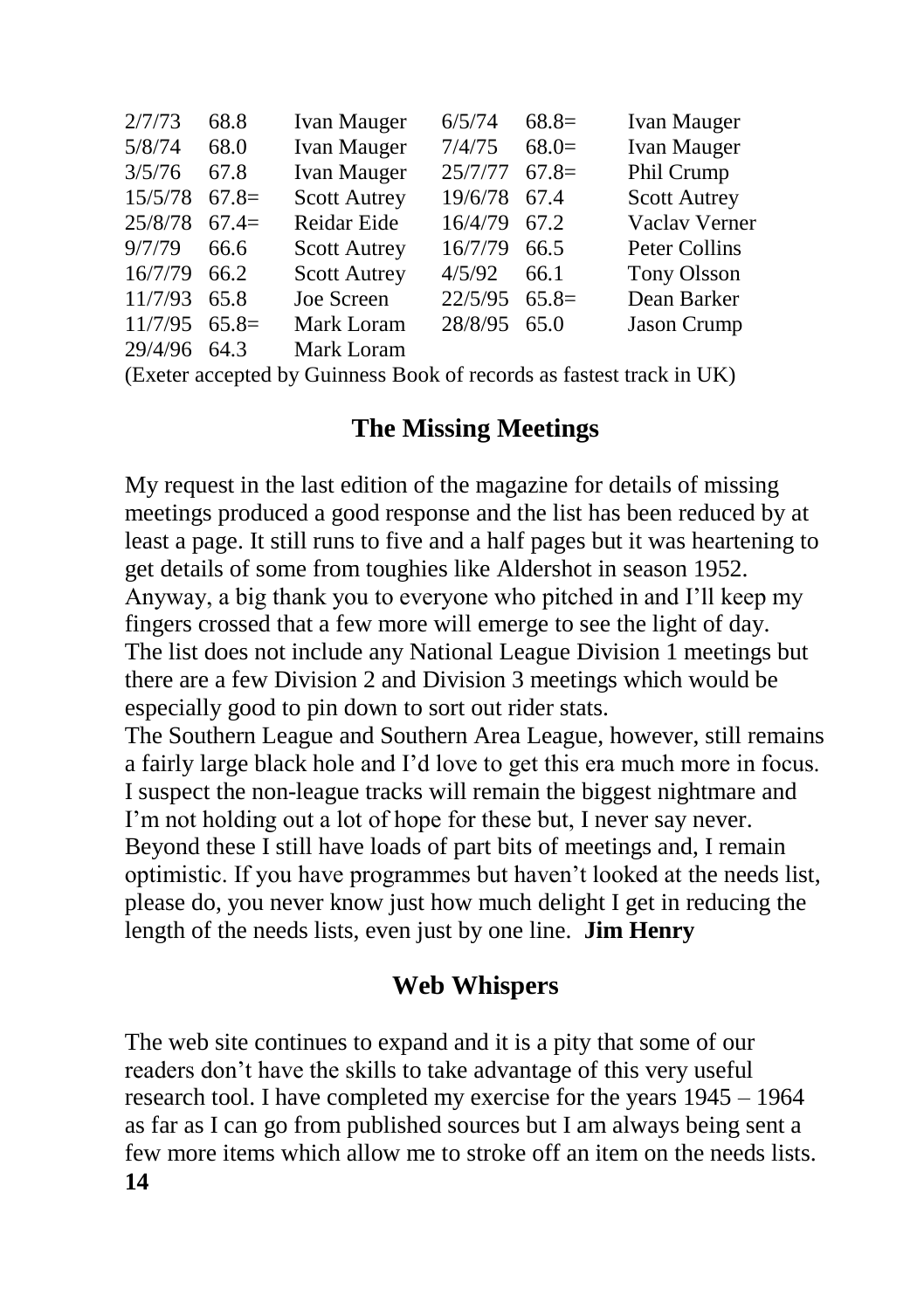I am also reworking the files and compiling track by track needs lists which can help collectors see what is needed. I am also looking at some venues where the details of the meetings are a bit scanty. A classic example is the such as Belfast venue, Dunmore Stadium, which staged meetings in 1950.

**Mark Aspinell** is fairly knocking out files which are providing information about many seasons post 1964 while **Steve Wilkes** is still working away on year by year files.

**Bob Ozanne** is still busy with the pre-war material but this is not a readily available and marked programmes are few and far between. The site now has an entry for a meeting staged at Staines in 1938, a very hazy venue to the west of London.

**Matt Jackson** is still the pilot at the helm and has launched a site of his own, [www.speedwayatoz](http://www.speedwayatoz/) ,which will pool rider profiles. The site is worth a look and, if you can help Matt, do get in touch. Matt has restricted it to riders who rode in official league for cup fixtures. I can't start to imagine how the list would balloon if he decided to add in those guys and girls who rode in other events and second half events. But, and it is a big BUT maybe someone might want to have a go at this task sometime.

Finally, a big thanks to **Keith Corns** who has sorted out the

Wolverhampton files and, as I write, is sorting out the Yarmouth files. I'm very sure that the late Keith Farman will be looking down on us and grinning from ear to ear as the record of his beloved Bloaters is being brought "up to date." Keith has the patience to go through files I never have. **Jim Henry**

## **Belfast Dunmore 1950 Needs**

Saturday 20<sup>th</sup> May 1950 Dunmore Trophy Meeting Details

Saturday  $27<sup>th</sup>$  May 1950 Best Pairs Meeting Details

Saturday 3rd June 1950 Turnham's Team 34 Lloyd's Team 50 (Ch) Meeting Details

Saturday 10<sup>th</sup> June 1950 Dunmore Bees 39 Manchester Starlets 33(Ch) 4thplaced men + Second Half

Saturday  $17<sup>th</sup>$  June 1950 Dunmore Bees 26.5 The Rest 43.5 (Ch) 4thplaced men + Second Half

Saturday  $24<sup>th</sup>$  June 1950 Individual Trophy 4thplaced men + Second Half Saturday 1<sup>st</sup> July 1950 Dunmore Stadium, Belfast Meeting Details 15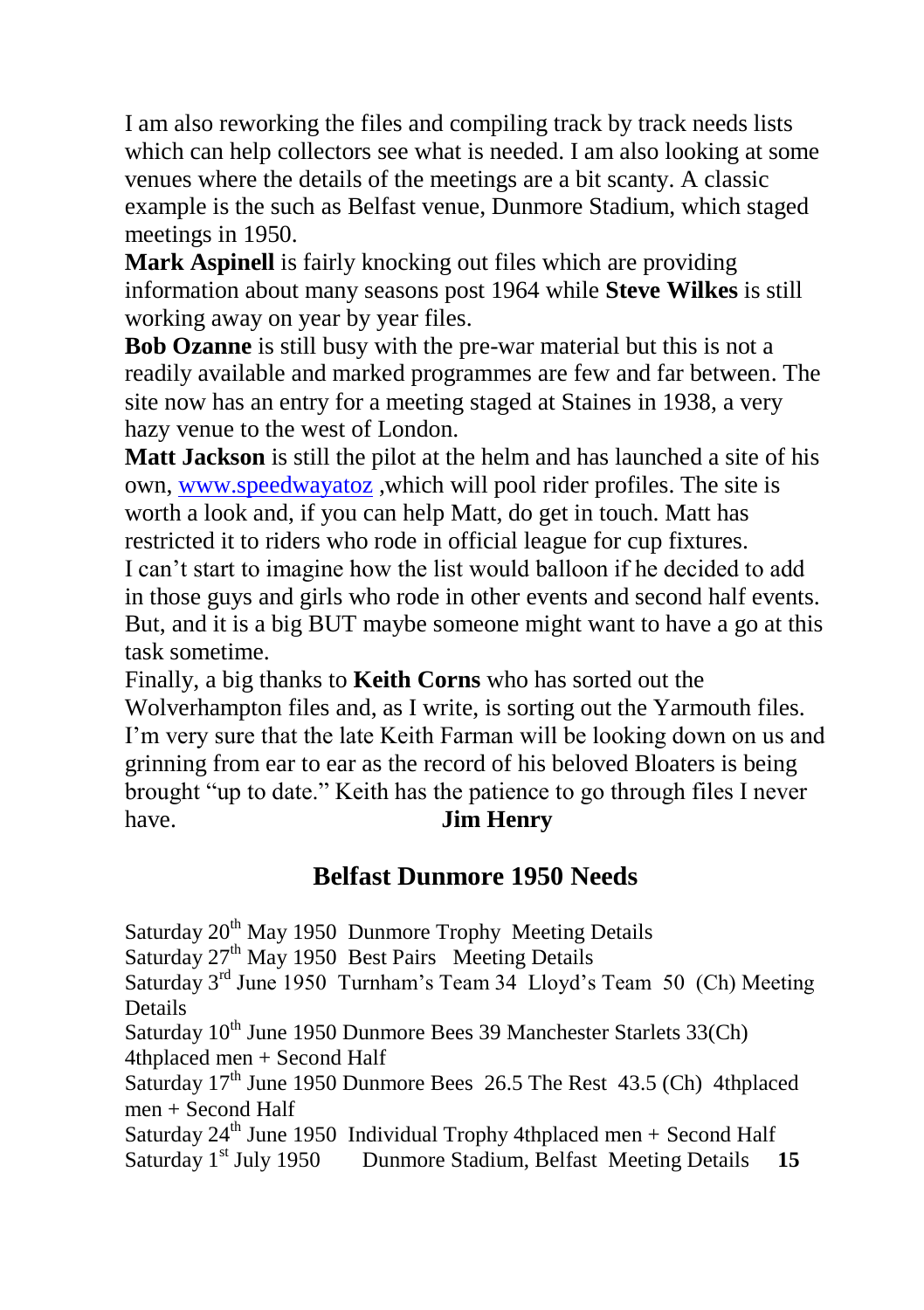Saturday  $15<sup>th</sup>$  July 1950 Dunmore Bees 44 Liverpool Chads 26 (Ch)  $4<sup>th</sup>$  placed men + Second Half

Saturday 22<sup>nd</sup> July 1950 Dunmore Bees 50 Northern Tracks 21 (Ch) Meeting Details

Saturday 29<sup>th</sup> July 1950 Three Laps Championship Second Half Saturday 4<sup>th</sup> August1950 Best Pairs Second Half

Friday  $11<sup>th</sup>$  August 1950 Dunmore Bees 41 Liverpool Chads 30 (Ch)  $4<sup>th</sup>$  placed men + Second Half

Friday 18th August 1950 Belfast Bees 39 Glasgow Tigers 32 (Ch) Second Half The Belfast venue staged both open meetings and non-league team events using a number of Scottish based riders such as Alan (McQueen) Robertson, Malcolm Riddell, Peter (Gundy) Harris, Bill (Jock) Gordon, Alf McIntosh, and Peter Dykes. Harris was an Aussie and Dykes was a New Zealander and both were based at White City Glasgow as members of the Glasgow Tigers squad. They also used riders who were based in the Liverpool /Manchester area like Ralph Horne, Tom Turnham, Val Morton, and, Angus McKenzie.

The top man was veteran Wally Lloyd who had been involved with organising the operations at the venue. Wally presumably rode in all the meetings too. Fellow veteran Ron Johnson had a few outings too. Another regular was Londoner Tommy Lack who spent a part of 1949 with his brother Eddie at Old Meadowbank in Edinburgh riding at reserve before losing his place.

It would be great to pull the details of this venture into one file and all help is welcomed. It is similar to the other Irish venues like Chapelizod and Santry which are quite hazy and in need of deeper more information to complete the record of events on "The Emerald Isle". **Jim Henry**

# **The History of Preston Speedway**

**Graham Fraser** continues his history of Farringdon Park, Preston. **The History of Preston Speedway – 1931**

After two quite successful years in 1929 and 1930 Preston entered a slimmed down Northern League, following the closure of several clubs from the previous season. Only six sides started the season with only 4 finishing it. The team changes from the 1930 season saw [Liverpool,](/wiki/Liverpool_Chads) [Manchester White City,](/wiki/Manchester_White_City) [Warrington,](/wiki/Warrington) [Edinburgh,](/wiki/Edinburgh_Monarchs) [Newcastle,](/wiki/Newcastle_Diamonds) [Rochdale,](/wiki/Rochdale_Hornets) [Barnsley](/wiki/Barnsley) and [Wombwell](/wiki/Wombwell) no longer participating and the re-emergence of [Leeds](/wiki/Leeds_Lions) after a year's absence.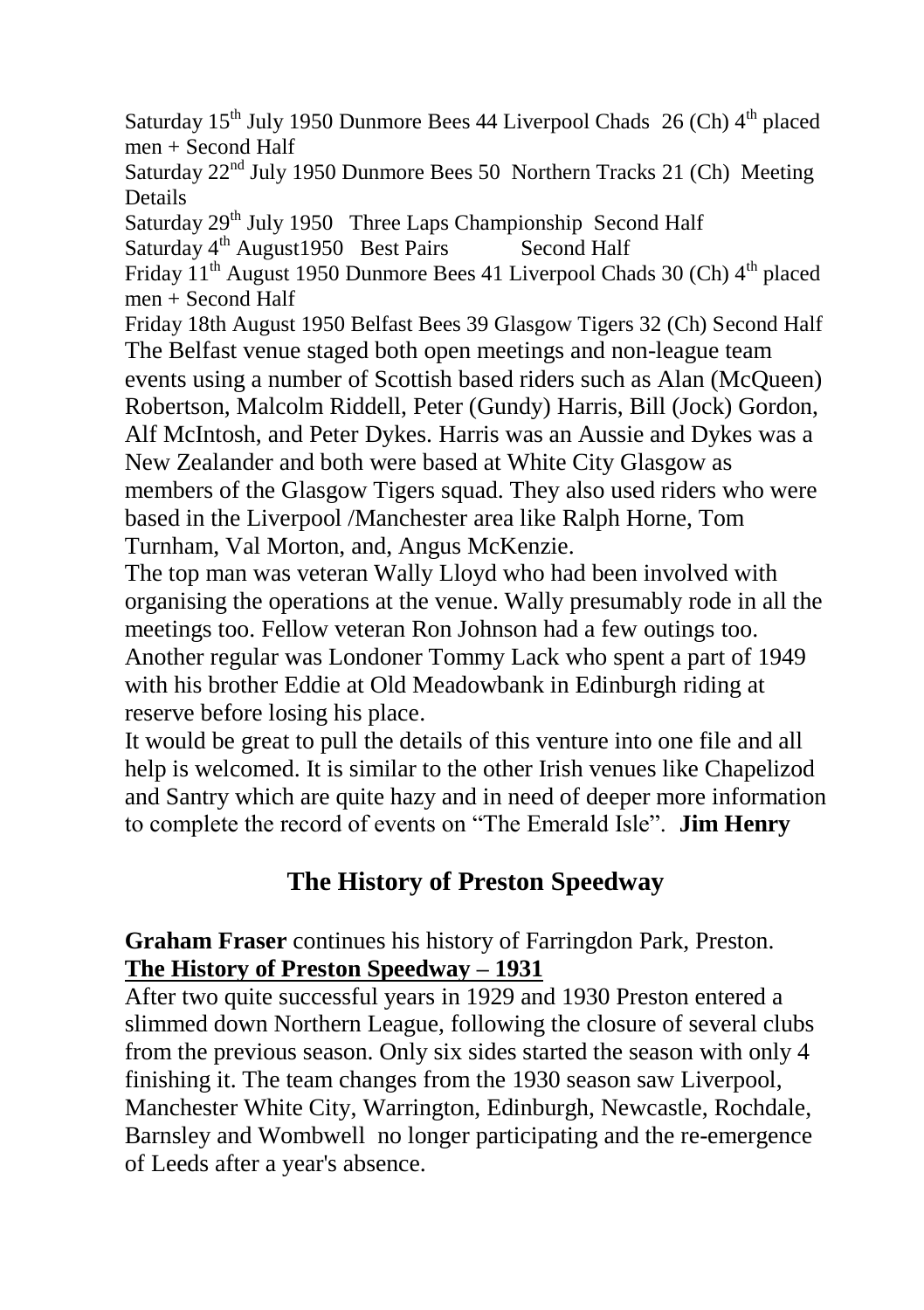The Farringdon Park season started on Good Friday, 3<sup>rd</sup> April with an All-Star Opening Meeting that included such names as Walter Hull and Chun Moore (Belle Vue), Dusty Haigh and Norman Hartley (Sheffield), Tommy Price (Leicester Super), Norrie Isbister (Glasgow). The full Preston squad of Joe Abbott, Ham Burrill, Ginger Lees, Larry Boulton, Bill Kilner and Jack Tye made up the rest of the programme with a selection of juniors contesting the Junior Six Race. Competition winners were:

Scratch Race Final: Walter Hull

All Star Nine Race: Walter Hull

Golden Helmet Race: Dusty Haigh

Junior Six Race: Eddie Myerscough

Special Match Races : Joe Abbot bt Walter Hull; Dusty Haigh bt Ham Burrill; Norrie Isbister bt Larry Boulton

Another Open Meeting the following Thursday saw Larry Boulton win the Scratch Race; Frank Charles triumph in the Flying Twelve race for the George Formby Cup; and Frank Varey take the Golden Sash Race in front of 700 spectators.

Northern League competition started on Sat 11<sup>th</sup> April with the toughest possible start, Belle Vue away over nine heats, a change from the six heat five rider teams of 1930 ( with a 3-2-1-0 scoring format) in front of 30,000 fans.

The teams were:

Belle Vue: Frank Varey ©, Walter Hull, Len Woods, Bob Harrison, Indian Allen, Chun Moore, with Arthur Franklyn at reserve.

Preston: Joe Abbott ©, Ginger Lees, Ham Burrill, Larry Boulton, Jack Tye, Eddie Myerscough with Will Anderton at reserve.

Match details from press reports are sketchy but race winners were five for Belle Vue to four from Preston although the visitors picked up many of the lesser places. Preston gave as good as they got but a BV 5-0 when two Preston riders collided in heat 7 then saw Belle Vue take the lead for the first time and hold on for a 27-24 victory.

As was the pattern in 1931 the reverse fixture immediately five days after and Belle Vue fielding the same teams but Preston brought in Tony Golding at no 6 and Eric Airey at reserve. This must have been a really exciting meeting as Preston narrowly won heat one, followed by reverse 5-1s in 2 & 3, Preston taking a narrow lead which they held by one point at heat 7. Heat 8 saw Belle view move ahead by one point with a 2-4. So it was all down to the final heat. Ginger Lees and **17**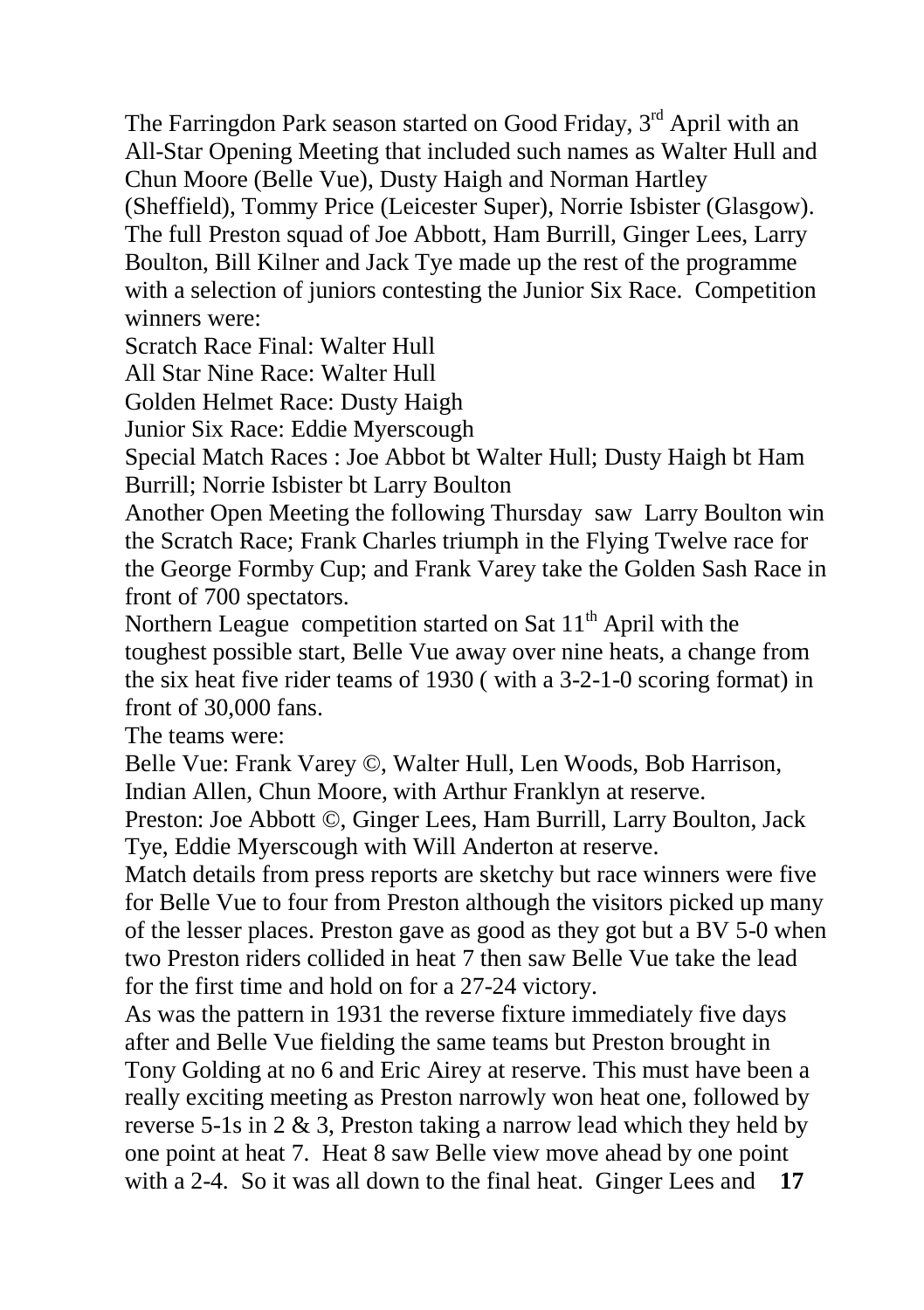Larry Boulton against young Aussie Len Woods and Indian Allen. Mirroring the previous meeting both Belle Vue men fell leaving Preston to

pick up a 5-0 and the overall victory by 27 points to 23, inflicting Belle Vue's first defeat of the season before 6,000 fans.

A week later Glasgow were the visitors for the league encounter at Farringdon Park. – the teams lined up:

Preston: Joe Abbott ©; Jack Tye, Ham Burrill; Bill Kellner; Ginger Lees; Larry Boulton – reserve was Eric Airey

Glasgow: George McKenzie, Norrie Isbister, Percy Dunn, Alfie Williams, Andy Nicholl, Arthur Moser and Arthur Mann at reserve. Glasgow certainly played second fiddle to the rampant homesters with any Glasgow points coming from Preston rider engine failures.

Glasgow only had one heat advantage all night a 2-4 in heat 8 and three 3-3s, but Preston stormed ahead with a 5-0, three 5-1s and a 4-2 to win in convincing fashion 35-18. Top scorers for the Lancastrians were Joe Abbott & ginger Lees who scored 9, with Norrie Isbister top scoring with 5 for the visitors.

Moving to the following Tuesday,  $28<sup>th</sup>$  April, Glasgow hosted the return which saw Arthur Moser drop to reserve and Drew McQueen came into the Glasgow team at No 6. Preston introduced Jack Rowley for Ginger Lees with Eddie Myerscough at reserve. A crowd of 10,000 settled in for an enthralling contest. Glasgow held a slim lead until heat 4 when Preston drew level. A Glasgow 5-1 in heat 5 and a Preston 2-4 in 6 saw Glasgow hold a slim 2 point lead into the final heat.

What transpired next in the meeting was detailed in the local press. *" Arthur Moser had come into the heat as replacement for Drew* 

*McQueen who had failed to get his bike going. He borrowed a bike from Norrie Isbister which was a runner but he failed to beat the clock which had been set to give him three minutes to take his place in the starting line up.*

*Glasgow's bacon looked saved as Andy Nicholl took the lead for the all important three points, closely followed by Arthur Moser. Unfortunately Andy broke a chain and he drifted to a halt leaving Arthur in the lead. Arthur was overtaken by Boulton who ran him close on the exit to a bend. Arthur did not consider that Boulton had used unfair tactics in his passing move but the SACU Stewart saw things differently* (Jack Rowley had finished third). *After Boulton crossed the line and a draw*  **18** *in the match proclaimed until the Scottish Auto Cycle Union*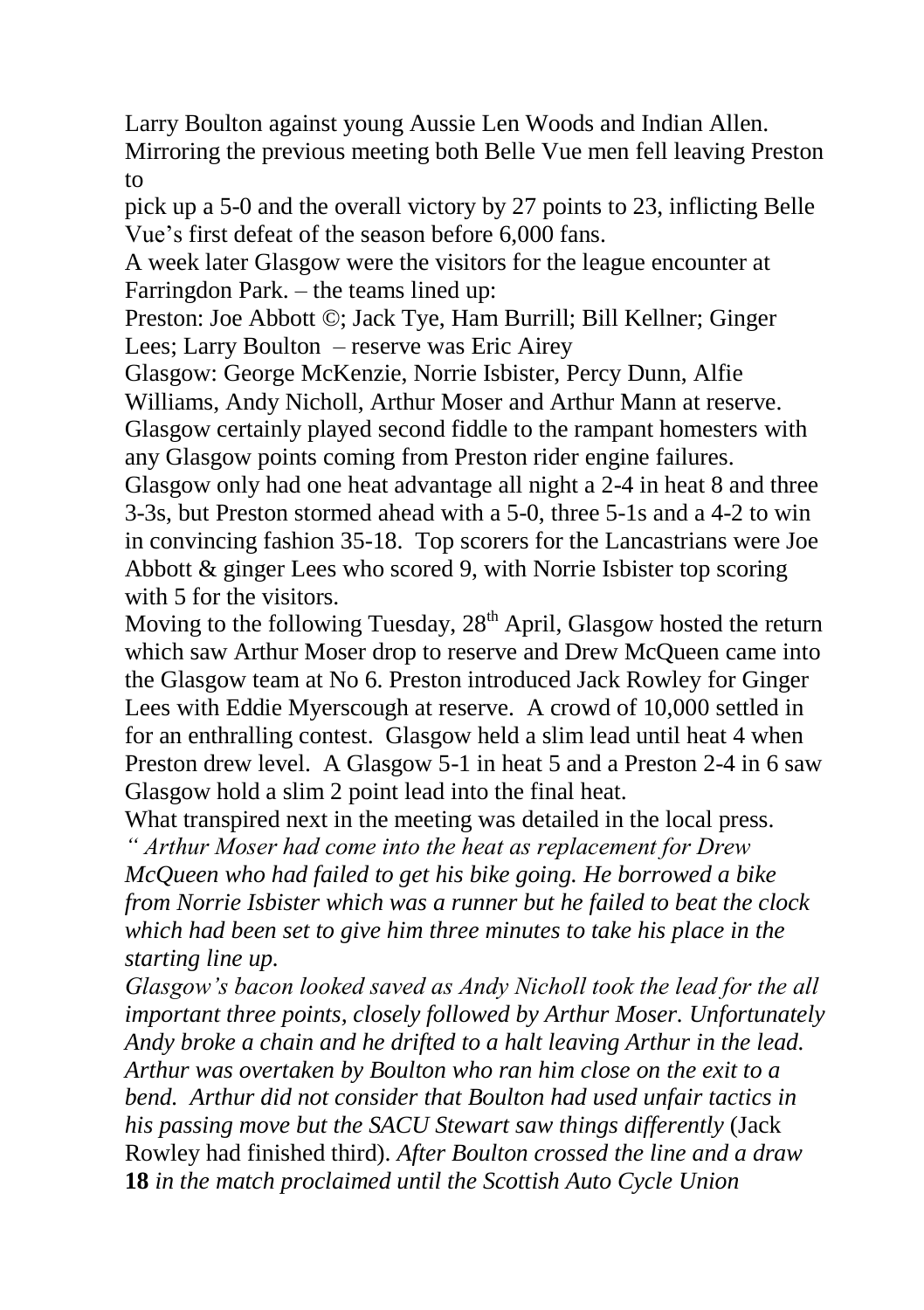*judge gave out Arthur Moser had won the heat, Boulton being disqualified for boring out Moser on the straight. Boring meant forcing wide by pushing the rider over from their preferred riding line. Billy Galloway said that the Stewart 'could see better than Arthur, and there was something in that'. What happened was that Boulton was coming out of the scoring board bend when he went into a fierce two wheeled skid out towards Arthur who had to shut off. Arthur probably thought this was just a racing incident but the Steward saw it as a hindrance to the Glasgow rider from which the Preston man and his team would clearly have benefited. Boulton was on a very fast Douglas and the track was probably more suited to the Rudge machines which were used by the Glasgow team"*

The outcome was a Glasgow win by 28-25 and registered their first league win of the season, Preston's record now being two wins and two defeats.

Over the next week Preston hosted two Open meeting. On Thursday 30<sup>th</sup> April, Wally Hull beat Joe Abbot in the final of Knockout Match Races which saw Max Grosskreutz beaten in the opening match race and Hal Herbert defeated in the semi-final race. Preston reserve Eric Airey was victorious in the Preston Handicap Race and Joe Abbott overcame Wally Hull in the final of the Golden Helmet.

Four days later and over three races Squib Burton beat Joe Abbott in Match Races; Larry Boulton won the Preston Handicap; Jack Tye won the All Star 12 Race and Squib Burton also picked up the Golden Sash. Given the small number of teams entering the league the Northern Division of the National Speedways Association it was announced in the press at the beginning of May that a knock-out cup competition to be decided by home and away matches.

The draw included non-league teams and was:

York v Wombwell

Leicester Stadium v Glasgow

Preston v Leicester Super

Belle Vue v Sheffield

It was also confirmed that the Northern Division of the NSA had persuaded the Auto-Cycle Union to agree to appoint starts of experience who shall be in regular employment in that capacity at Northern tracks and five individuals from Lancashire and Yorkshire were being considered. **19**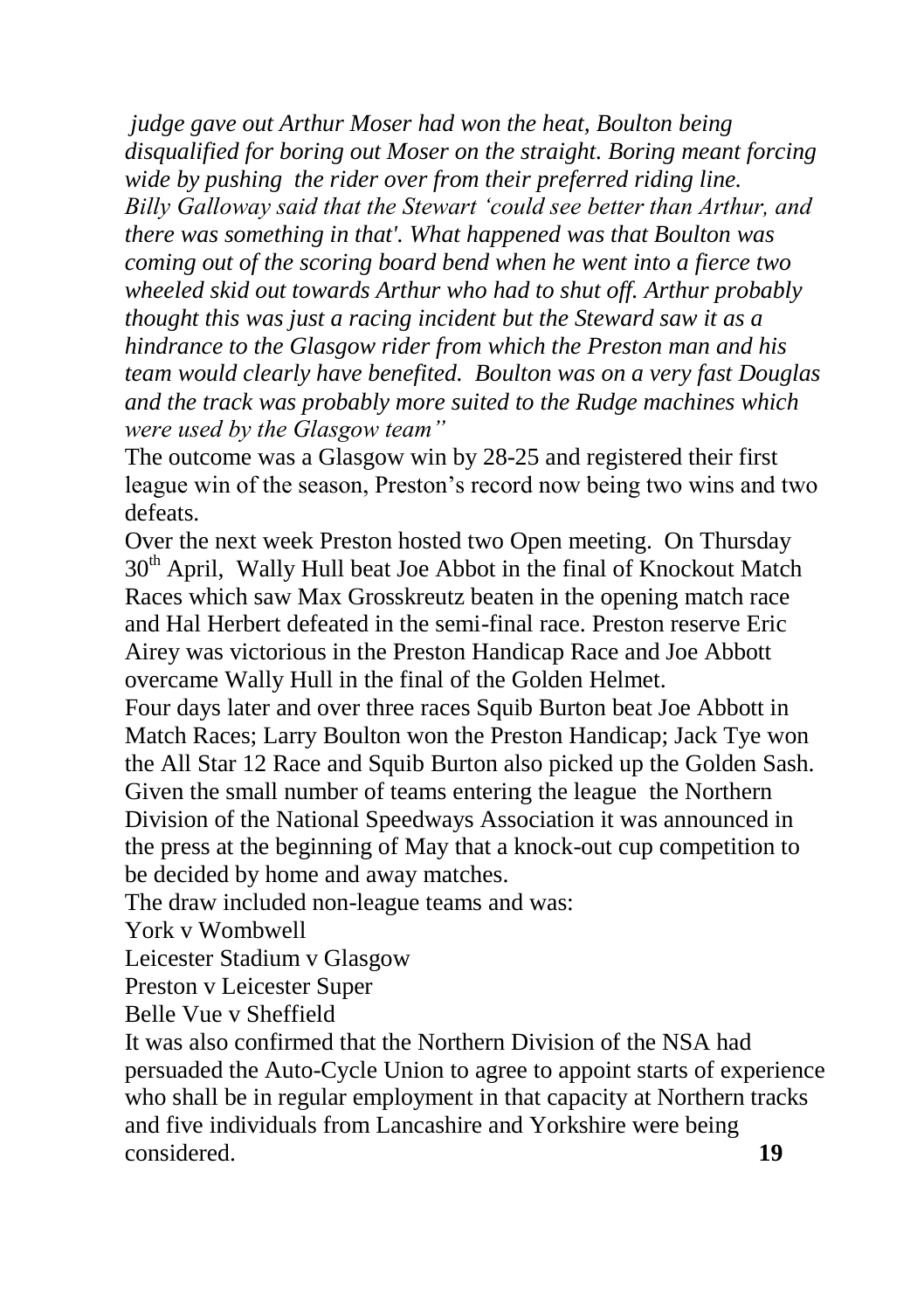League speedway resumed the following week when the Lancastrians travelled to Owlerton, Sheffield and the teams lined up as follows: Sheffield: Dusty Haigh, Harry Credland, Arthur Moore, Broncho Dixon, Norman Hartley, Eric Blain, Jack Barber

Preston: Joe Abbott, Eric Airey, Jack Tye, Larry Boulton, Ham Burrill, Jack Rowley (unknown reserve)

The Sheffield Star Green 'Un sports edition carried a box advertised the meeting with admissions at 6d, 1s/2d & 2s/4d (including Tax!) and 'Covered Accommodation for 12,000.

The meeting itself was something of disaster as Sheffield picked up four 5-1s and the best Preston could do in reply was a 2-3 advantage in one heat and four hears were shared, the result being 34-19 to the Tykes. Norman Hartley top scored with 8 for the homesters and Joe Abbott picked up the same score. Larry Boulton did knock a fifth of a second off the standing start Sheffield track record with a time of 88 seconds. The Sheffield Daily Telegraph reported 'Preston Speedway Humbled' in front of a crowd of 18,000. In comparison the Lancashire Daily Post reported they gave a "creditable performance" The same paper said two days later that the Preston team's "luck was bad" with Eddie Myerscough out with a knee injury, Ginger Lees suffering a dislocated shoulder in a road accident, incidents where team mates collided at Belle Vue depriving Preston of points that could have given them victory, the disqualification of Larry Boulton at Glasgow to name but a few of their problems! It also reported that the German star rider Bill Kellner had not fulfilled expectations.

As is often the case the return league match against Sheffield at Farringdon Park saw a reverse of fortunes. Preston kept the same six starters with Eddie Myerscough returning from injury at reserve: Sheffield also kept the same starting line up with Tommy Allott at reserve. Preston star Ginger Lees was suffering from an eye injury and missed out on a return to the Preston side.

Preston took six heat advantages and Sheffield picked up two, with one shared heat giving a final score of Preston 32 Sheffield 20. Eric Airey top scored for the Lillywhites with 9 and Harry Credland collected six for the visitors. The meeting took an alarming turn at the start when Haigh, whilst leading, fell and the Preston captain Joe Abbott crashed into him being then "tossed into the air landing on his head, hands and knees then doing a somersault!". After five minutes attention from the **20** ambulance men he got to his feet, returned to the pits and came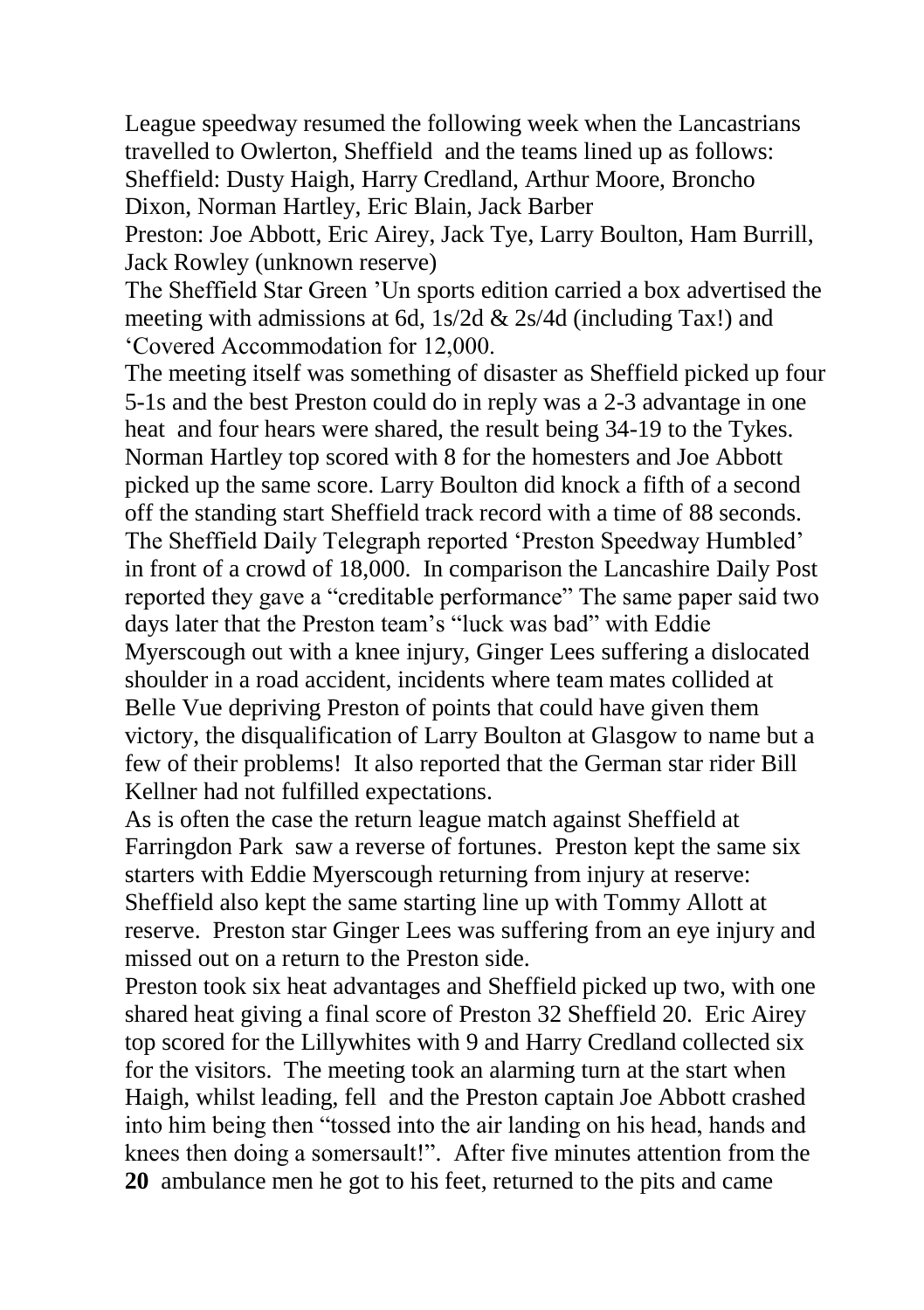out later to win heat 4. He later went on to win the second half Golden Gauntlet event – many of those pioneer riders were certainly hard men! The local Preston paper in its 'Speedway Notes' on the  $16<sup>th</sup>$  May 1931 produced an interesting article about Joe Abbott that bears reproduction here as it gives a real flavour of speedway in that early era:

### *"What It Costs The Riders"*

*Preston Speedway team nearly lost their popular captain, Joe Abbott, on Thursday, when he took a nasty toss after colliding with Dusty Haigh. He had a very lucky escape, but that is not a fresh experience for him. He has crashed dozens of times and none of his spills has been serious.*

*Abbott, whose home is at Burnley, has had a remarkable career. He is a very consistent rider and never indulges in stunts. London fans have a great admiration for him, and recently paid him a compliment by inviting him to ride at Crystal Palace. He was the first Northerner to appear there this year and celebrated the event by outstripping their fastest rider. Though his weekly income these days must be considerable, Abbott denies that he is making a fortune. Smashed machines cost a great deal he says, and swallow up a lot of the profits. This season alone he has had four engines smashed up through bad spills and each mishap incurred a fresh outlay of about £46. At the moment he is contemplating buying a new machine, a Wallis Jap, on which he hopes to break a few more records"*

On Tuesday 19<sup>th</sup> May Preston travelled to Melton Road to face Leicester Super in a re-arranged League meeting. The teams lined up as: Leicester Super::Arthur Jervis ©, George Marsh, Cliff Watson, Hal Herbert, Tommy Price, Fred Wilkinson

Preston: Larry Boulton ©, Jack Tye, Ginger Lees, Eric Airey, Eddie Myerscough, Jack Rowley

Preston, missing Joe Abbott and Ham Burrill, were somewhat understrength for this clash with a tough Super team on their own track and in another bad result for Preston were, according to the Leicester Mercury "outclassed" by a score of 34-20. With the home team considered good enough to challenge Belle Vue for the league title on present form. Arthur Jervis & Cliff Watson top scored with 8 for Leicester, whilst young Eddie Myerscough was top scorer for the visitors with 6. In second half racing there were reported to be some bad accidents, with Eddie Myerscough being knocked unconscious when he fell between two machines and had to be dragged off **21**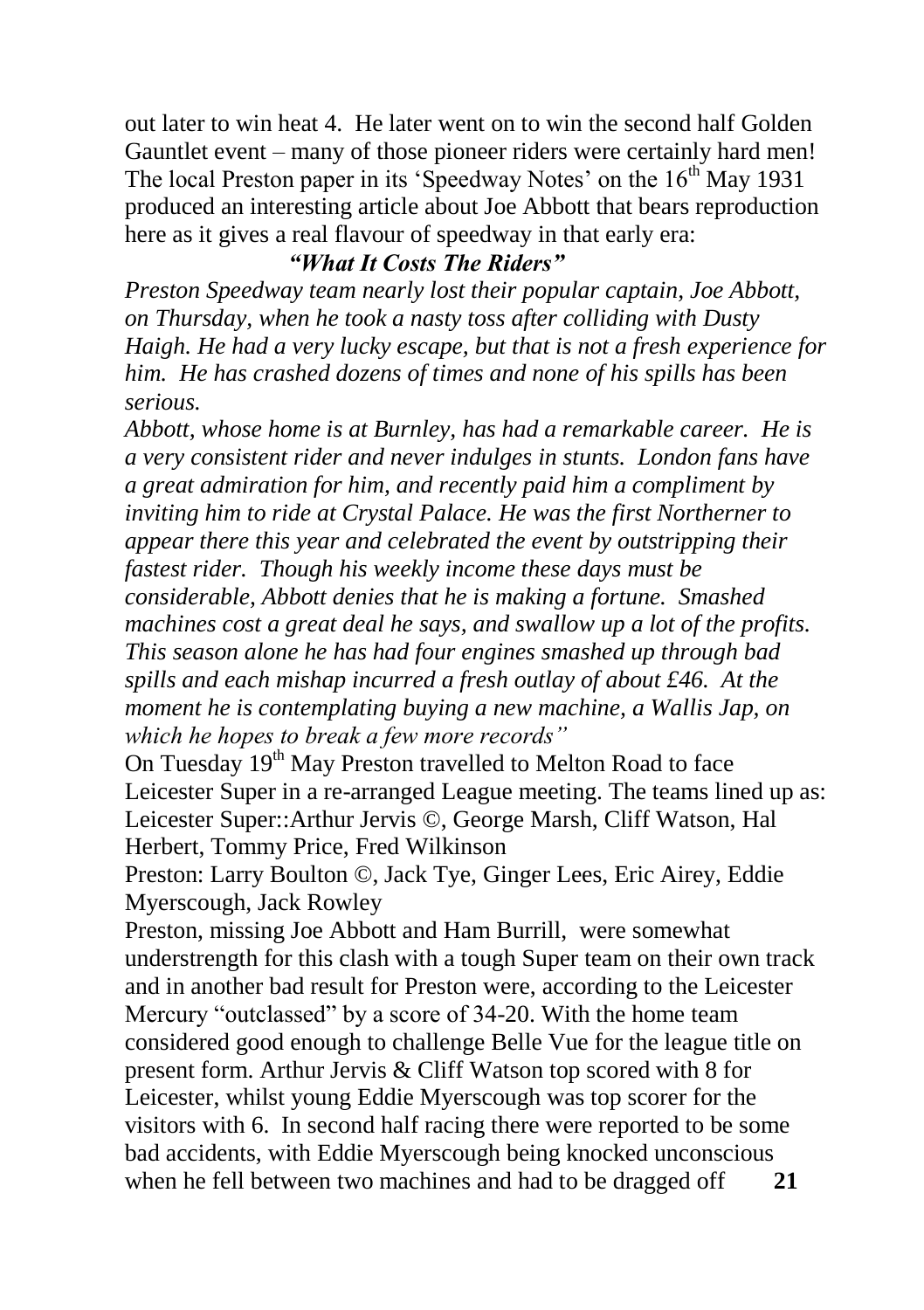the track by the arms whilst the race was allowed to continue! The local reporter suggested that five riders in such second half racing was perhaps one too many. This was yet another defeat for a Preston side that was quite highly rated at the start of the season.

A chance for revenge was not long in coming as Leicester Super visited Farringdon Park two days later for the return League encounter. The Leicester team for this meeting was the same six as the previous fixture, whilst captain Joe Abbott returned for Preston despite a painful shoulder injury and against medical advice and a new face appeared in the guise of former Liverpool captain, Les 'Smiler' Wotton replacing Jack Tye and Jack Rowley. Ginger Lees rode despite leaving his riding breeches at home in Bury being able to borrow a pair at the track.

The meeting resulted in a dominant 35-19 win for Preston although the Leicester papers did not report their team as "outclassed" this time merely "beaten". The homesters won by six heats to Leicester's two with one shared. Ginger Lees returned to form scoring 9, supported by six from Abbott and Wotton  $+$  a credible 4 $+1$  from young Eddie Myerscough riding two days after his horror crash at Melton Road. Super's leading scorers were Jervis and Herbert with 5. An interesting incident occurred in one ride when Hal Herbert's back wheel collapsed during the race.

Four days later an Open meeting at Preston saw times recorded as "exceptionally good". Ginger Lees who lowered Aussie Vic Huxley's standing start track record of 1min 26.4 by a full second in a heat of the Scratch Race (George Formby Cup) which he ultimately won in the final. This meeting also saw what was considered the most serious accident yet to occur at the Farringdon Park track when Cyril Crowther of Belle Vue, riding in a heat of the Golden Helmet fell when he could not avoid the fallen Sammy Marsland of Leeds and in doing so was flung by the impact, somersaulted and fell on his shoulder. He was found to have both fractured his right collar bone and his left wrist. Little reward for a junior rider trailing in second in the qualifying heat for the Golden Helmet Final!

#### **Fakenham**

The sadly missed **Keith Farman** was also heavily into the history tracks in East Anglia. This item is about an obscure venue in this neck **22** of the woods.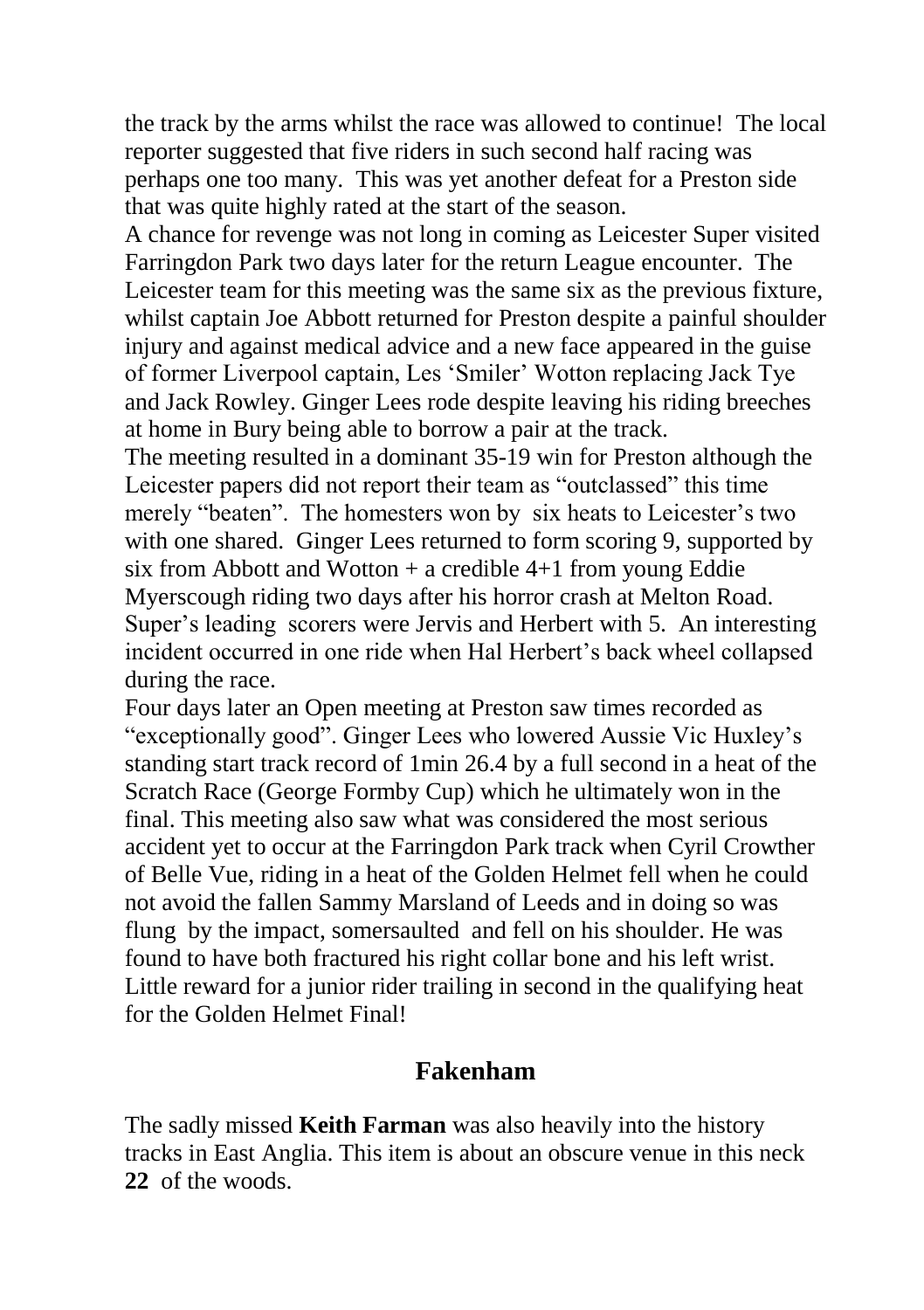In the 1932 season flapper tracks all over the country cashed in on the Speedway boom.

Local tracks were Norwich, Bradwell and Yarmouth and Fakenham track was yet another one that ran a few meetings that season. They opened on Wednesday evening August 3rd with the second meeting

advertised for Sunday 13th August at 3 o/clock, with star grass and dirt track riders including Wal Smith, Arthur Reynolds, Jack Symthe, Jim Millward, Dicky Bird, Geoff Pymar. Admission prices was 9d and 1/ children 6d.

On Wednesday 17th the advert read book this date people are taking about the opening meeting. Riders were Jack Symthe, Red Dixon, Jim Millward, Jack Spencer, Wally Banner, Buzz Dixon.

# **Braehead Training Track**

Most folks north of the Border will know Braehead as large shopping centre to the west of Glasgow and north of the M8. However, prior to being developed it provided the venue for a practice track used by James Grieves. Thanks are due to Dad, James Grieves Snr,who has let us know that James Jnr started using the area riding a 50cc Puch in December 1983 and by September 1987 had progressed to a 125 Honda powered speedway machine. In January 1989 James Jnr progressed to a 500cc speedway bike but stopped using Braehead mid 1989 when he secured outings at Linlithgow, Shawfield and Powderhall.

As James Jnr progressed, so the size of the track grew from 85 metres a lap, to 100 metres, then up to 120 metres.

How many more venues like this have been used, especially in Scotland were blaes (waste retorted oil shale) football pitches were a quite common feature in the Central Belt. Angela McCalden who raced at Linlithgow is known to have tried a bike out on a blaes park in Cumbernauld. Bill McNeil, a Motherwell junior of 1954 spoke about having a skid round a blaes park in Glasgow somewhere north of the city centre. However, these probably were not properly marked out or maintained venues which would merit inclusion as a proper track but worth a mention nonetheless.

(It could be said as a side line, totally unrelated to speedway, that the blaes park was a used for football matches. It was only the foolhardy who would attempt to do a slide tackle on these surfaces. Those who did often carried the scars for life.) **Jim Henry 23**